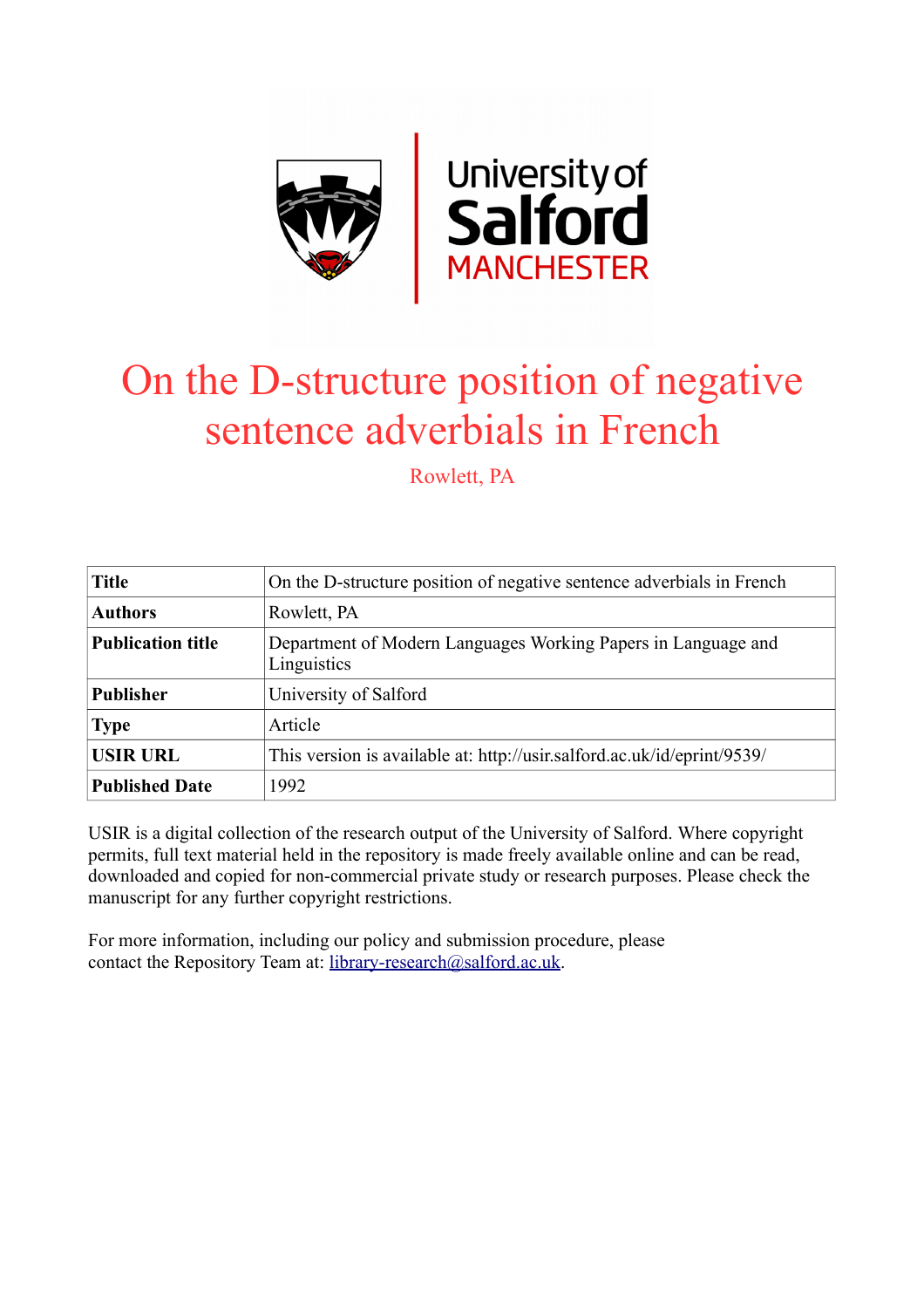**On the D-structure position of negative sentence adverbials in French**\*

PAUL ROWLETT *University of Salford*

# **ABSTRACT**

The author evaluates aspects of recent work by Pollock (1989), Belletti (1990) and Zanuttini (1991), in particular one fundamental assumption made there about the syntax of negative clauses in French. While accepting Pollock's claim that the clitic *ne* is generated as the X<sup>0</sup> head of its own phrasal projection, the author rejects the claim (first made by Pollock (1989: 418) and subsequently endorsed by Belletti (1990: 30) and Zanuttini (1991: 35)) that *pas* is an X<sup>max</sup> phrasal category base-generated as the specifier of *ne*, i.e., in the specifier position within NegP. The author offers a three-sided argument against such an analysis, invoking: (a) a significant generalisation regarding the specifier position within functional projections; (b) the relationship between elements like *pas* and indefinite direct objects in clauses containing a transitive verb; and (c) the syntax of adverbials in general. The author goes on to consider Obenauer's (1983; 1984) work on `quantification at a distance' and Battye's (1989; 1991) work on `nominal quantification'. He argues for a unified account of negative sentence adverbials in French and posits accordingly that *pas* is generated in a lower position in clause structure, either adjoined to VP or as the head  $\tilde{N}$  of a determiner-less direct object indefinite DP.

#### **0.0 Introduction**

In this article, cast within the strictly modular GB framework (see Chomsky (1981, 1986a/b) and Haegeman (1991)), our aim is to consider an aspect of the syntax of those elements in French which often appear in association with the negative particle *ne*, e.g., *pas*(not), (negative) *plus* (no longer), *guère* (hardly/rarely), *rien* (nothing) and *personne* (no-one). Despite the fact that these negative elements (which, for want of a more suitable term, we shall label `adverbials' for the time being) are common features of French, serious analysis of their syntax was missing from theoretical linguistics for a number of decades due to the lack, within the Chomskyan paradigm at least, of any sufficiently articulated model of sentence structure. This situation was rectified by the publication of Pollock (1989), offering as it did a framework which put the syntax of negation in Romance languages, for example, squarely on the research agenda. Since then, a number of important studies of sentential negation phenomena, in particular in Romance, have appeared, e.g., Belletti (1990) and Zanuttini (1991). We shall refer to the work of these three authors in greater detail below.

Examples of the kind of negative structure we shall be considering are given in (1)-(4) below, simple sentences containing intransitive and transitive verbs:

- (1) Intransitive:
	- a Elise fume.
	- b Elise ne fume **pas/plus**.
	- c \*Elise ne fume **plus pas/pas plus**.
	- d Elise va au cinéma ce soir.
	- e Elise ne va **pas/plus** au cinéma.
	- f \*Elise ne va **plus pas/pas plus** au cinéma.
- (2) Transitive (definite direct object):
	- a Elise aime son papa.
	- b Elise n'aime **pas/plus** son papa.
	- c \*Elise n'aime **plus pas/pas plus** son papa.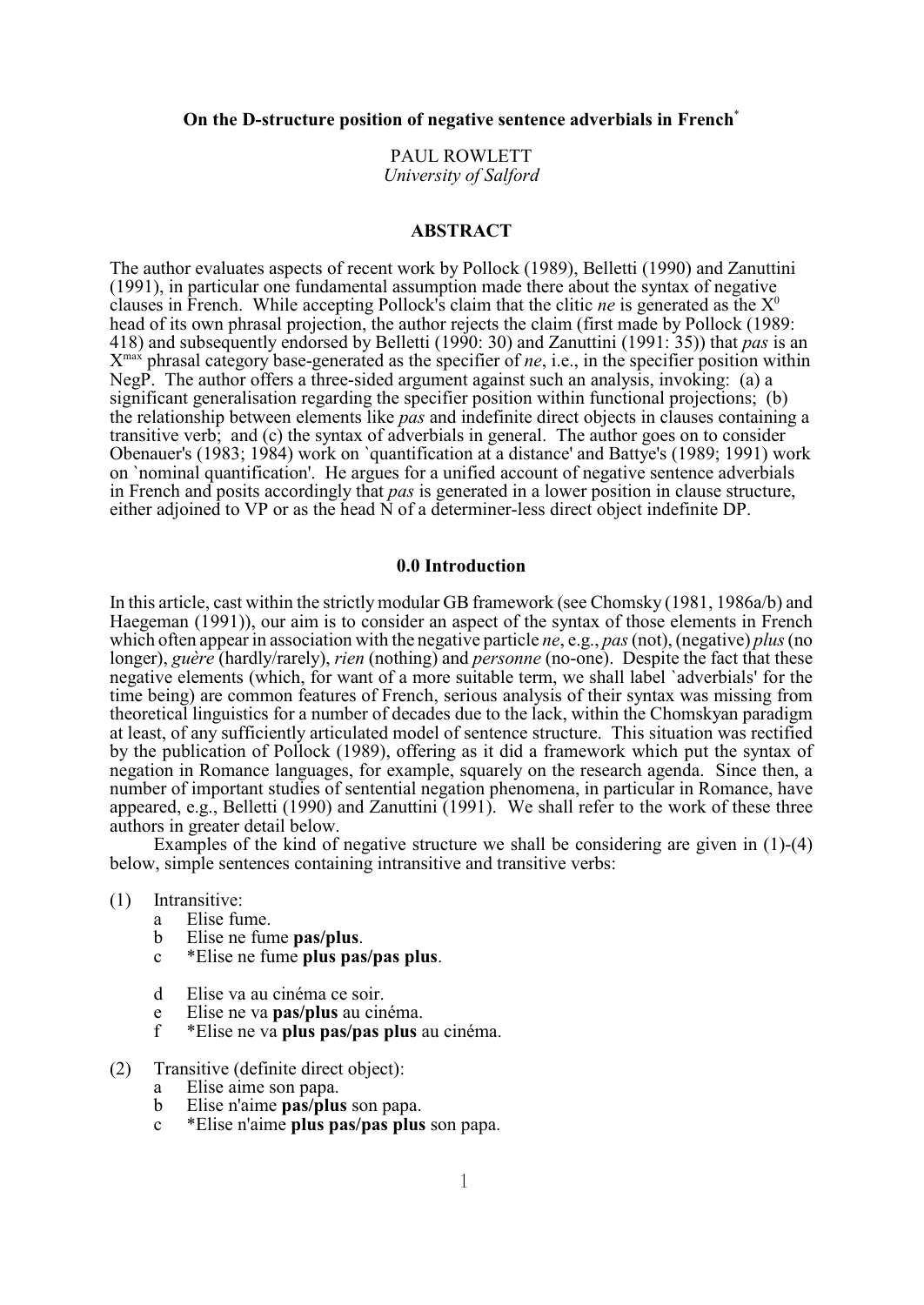- d Elise fait ses devoirs.
- e Elise ne fait **pas/plus** ses devoirs.
- f \*Elise ne fait **plus pas/pas plus** ses devoirs.
- (3) Transitive (indefinite direct object):

| a           | Elise |    |           | achète (régulièrement)   | un           | journal.          |
|-------------|-------|----|-----------|--------------------------|--------------|-------------------|
| b           |       |    |           |                          | des          | journaux.         |
| $\mathbf c$ |       |    |           |                          |              | *de journal/-aux. |
| d           | Elise |    | n' achète | pas/plus                 | *un journal. |                   |
| e           |       |    |           |                          | *des         | journaux.         |
| £           |       |    |           |                          | de           | journal/-aux.     |
| g           | Elise | n' |           | achète plus pas/pas plus | *un journal. |                   |
| h           |       |    |           |                          | *des         | journaux.         |
|             |       |    |           |                          |              | *de journal/-aux. |

(4) Transitive (negative direct object):

| a           | Elise          | voit    | trois hommes et une femme. |
|-------------|----------------|---------|----------------------------|
| b           | Elise          | ne voit | personne.                  |
| $\mathbf c$ | Elise          | ne voit | plus<br>personne.          |
| d           | *Elise ne voit |         | pas personne.              |
| e           | Elise          | boit    | le whiskey.                |
| $\mathbf f$ | Elise          | ne boit | rien.                      |
|             | Elise          | ne boit | plus<br>rien.              |
| g<br>h      | *Elise         | ne boit | pas rien.                  |
|             |                |         |                            |

Even in purely descriptive terms, this array of data illustrates the complex phenomonology represented by sentential negation in French. On the basis of our affirmative sentences (i.e.,  $(1a/d)$ ,  $(2a/d)$ ,  $(3a/b)$ ,  $(4a/e)$ ) it is clear that various conditions determine the distribution of the negative adverbials under consideration:

- 1) The presence of *ne...pas/plus* in sentences (1b/e) (containing an intransitive verb) and (2b/e) (containing a transitive verb governing a definite direct object) seems `straightforward' enough; *ne* precedes while *pas/plus* follows the finite verb form.
- 2) *Pas* and *plus* cannot co-occur. See strings (1c/f), (2c/f), etc.
- 3) Where the sentence contains a transitive verb governing an indefinite direct object, e.g., the strings in (3), the situation is more complicated. In affirmative sentences, the indefinite direct object must be realised either with the singular indefinite article (3a) or as a plural partitive structure (3b), while, in negative sentences, it must be realised as what Selkirk (1977) terms a pseudo-partitive structure (3f) (singular & plural). (With respect to the technical terminological distinctions we are drawing here, the reader is asked to bear with us for the moment. We shall give flesh to the issues below.)
- 4) Where the direct object of a transitive verb is replaced, as it were, by a negative substitute argument, as in (4b/f), it can co-occur with *plus*, as in (4c/g), but not *pas*, hence the ungrammaticality of (4d/h).

We do not intend to address all the issues raised by the above data and observations; rather we see our work here as a modest contribution to a wider research agenda aiming, ultimately, to provide a general theory of sentential negation.

On a fairly intuitive level, it is possible to distinguish between two types of element associated with *ne* in these structures:

- (a) arguments, e.g., *rien* and *personne*, which receive a  $\Theta$ -role (as in (4b/c/f/g)); and,
- (b) non-arguments, e.g., *pas* and (negative) *plus* (also *guère*), which, presumably, receive no  $\Theta$ -role (as in (1b/e)).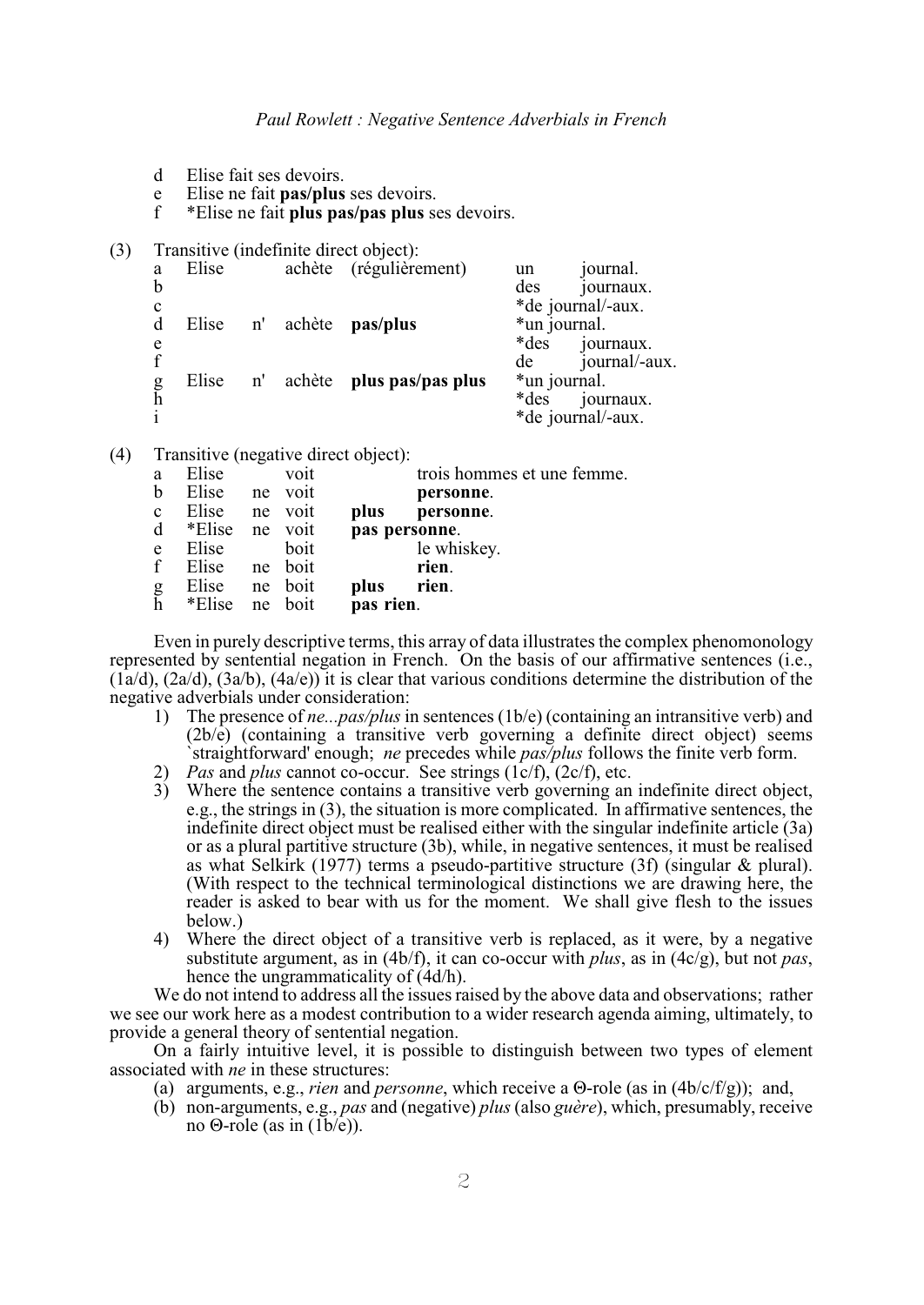Given their apparent status as non-arguments, and, hence, their appearance in  $A<sup>2</sup>$ -positions<sup>1</sup>, the members of this second group can be said to have a 'true' adverbial function. Rather than *identifying* (albeit negatively) some participant within the discourse (like *rien* (the identification of what is (not) drunk) and *personne* (the identification of what is (not) seen)), the members of this group seem to *modify* the entire proposition (in the sense that they negate it).

As our title suggests, in this article we shall be concentrating on the syntax of members of this second group of elements, i.e., negative sentence adverbials like *pas*. In particular, we wish to consider the position in clause structure in which these elements are (base-)generated. In our discussion, attention will be focused on the syntax of *pas*. The extent to which our account of the syntax of *pas* can be applied to other negative sentence adverbials, such as those exemplified in (1)-(4) above, will be the subject of later work.

Our discussion will be structured in the following way. For concreteness and in order to make explicit the assumptions we are making, we shall begin, in section 1, with a review of a number of accounts of sentential negation in Romance which have appeared recently within the Government-Binding framework, i.e., Pollock (1989), Belletti (1990) and Zanuttini (1991). As far as we can tell, the theoretical foundation which is common to these three accounts of sentential negation in Romance, and which we shall endorse below, i.e., the NegP analysis, is currently favoured in the literature<sup>2</sup>. (The reader is referred to the literature, especially Pollock (1989), for a justification of the NegP hypothesis.) In section 2, we concentrate on the claim, first made in Pollock and subsequently endorsed by Belletti and Zanuttini, that *pas* is a maximal projection occupying the specifier position of NegP at D-structure<sup>3</sup>. Although this claim is quite compatible with most, if not all, generally accepted versions of X-bar theory (see Jackendoff (1977)), we present three independent lines of argument to support our view that it is in fact untenable. Having argued against this analysis, we then go on, in section 3, by way of an interlude, to review recent work by Battye on what he terms `nominal quantifiers' in French, based on:

- (a) work by Obenauer on `quantification at a distance'; and,
- (b) more recent work by Abney on the so-called `DP-analysis'.

In section 4, we return to the issue at hand and argue that *pas* is best analysed, not as the Dstructure specifier of NegP, but rather as one of Battye's `nominal quantifiers'. Our conclusions are brought together in the summary in section 5.

# **1.0 The NegP analysis of negation in Romance**

In major recent comparative work, Pollock (1989), Belletti (1990) and Zanuttini (1991) have offered analyses of clause structure, and have taken somewhat more than a cursory glance at sentential negation phenomena in Romance. For example, as part of his theoretical formalisation of the intuitive idea that verb inflection encodes (at the very least) both agreement and tense features, Pollock claims that the familiar Infl node heading IP (roughly the Aux node of earlier transformational models) should be analysed in a much more articulated fashion than had been common practice (despite Chomsky's claim, made in (1955), that the dual morphological characteristics of inflection, i.e., tense and agreement, should be reflected in some level of (abstract) syntactic representation). More specifically, Pollock posits a reanalysis of the *single*

 $<sup>1</sup>$  As we shall see, we may need to reconsider this point.</sup>

 $\mu^2$  But see Williams (1991) who argues that *pas* is in fact the negator proper while *ne* is nothing more than a scope marker for sentential negation.

<sup>&</sup>lt;sup>3</sup> As we shall see below, Belletti does in fact posit that elements akin to *pas* can also be generated in a different position.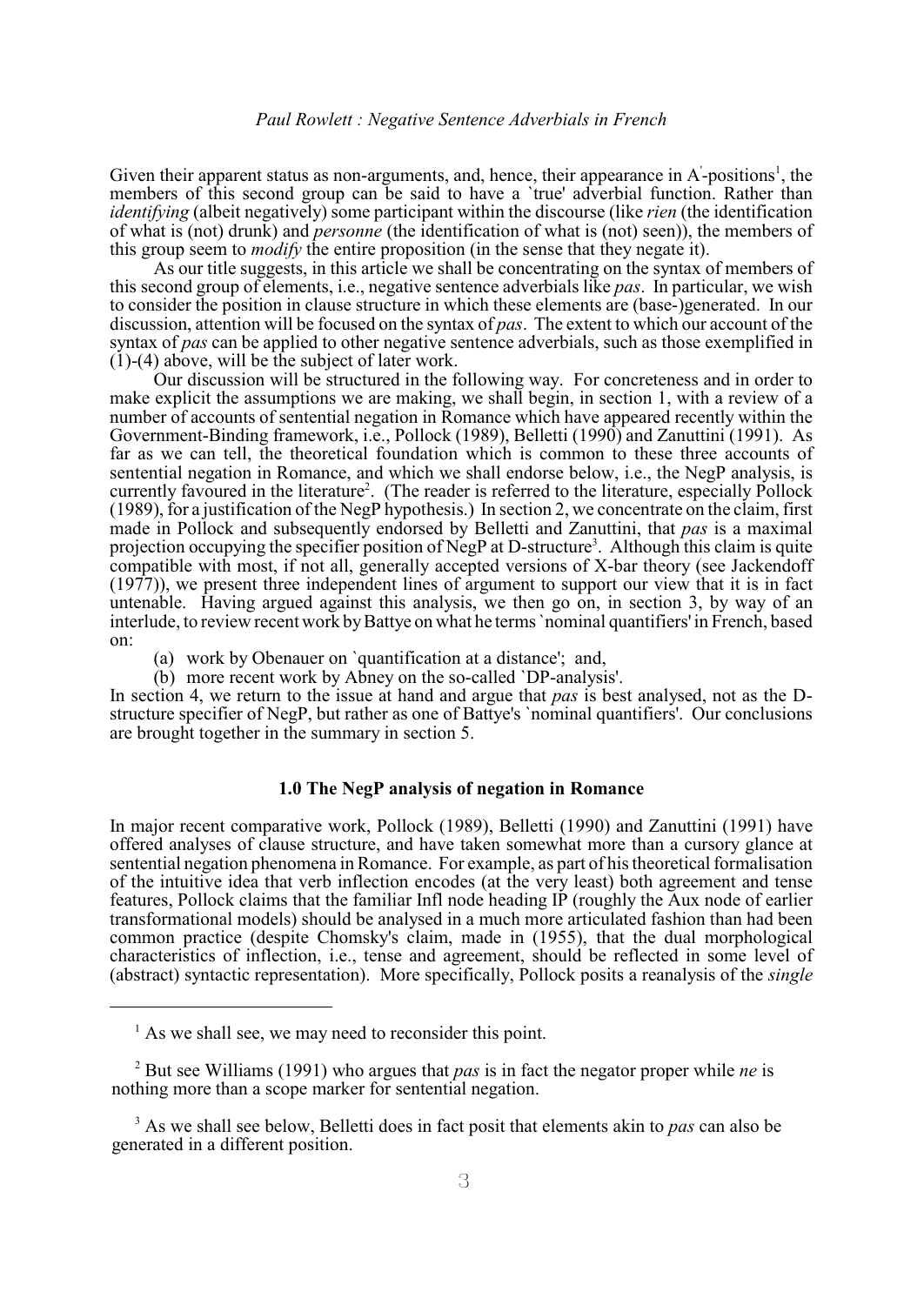functional category I(nflection) (heading IP, above VP), in terms of (at least) *two* functional categories, namely Agr and T (heading AgrP and TP respectively), which *independently* encode agreement and tense features respectively. Thus, in Pollock's analysis of (French and English) clauses, the ultimate head ofIP (renamed TP), T, encodes tense features only. Instead of selecting the *lexical* projection VP as its complement, T selects a further *functional* projection, AgrP, as its complement, the ultimate head of which, Agr, encodes agreement features only<sup>4</sup>. It is the lower of these two functional heads, Agr, which finally selects VP as its complement. In this analysis, Verb Movement, i.e., Koopman's (1984) (head-to-head) V-to-I movement, is reinterpreted as V-to-Agr-to-T movement, whereby an uninflected verbal root, generated under the lexical V node, can `pick up', as it were, the relevant agreement and tense features as it moves (courtesy of the generalised movement rule Move- $\alpha$ ), via Agr, to the highest head position encoding verbal inflectional morphology, i.e., T, the position which the fully inflected verb occupies at S-structure in simple declarative sentences. Aux-to-Comp movement (I-to-C movement) straightforwardly falls out as T-to-C movement.

Belletti's analysis is similar to Pollock's in a number of respects; one point on which the two authors differ is with respect to the relative ordering of the functional projections TP and AgrP. Belletti posits that AgrP is the higher of the two projections<sup>5</sup>. Although we have no new contribution to make to this particular debate, we do note, with Belletti, that Baker's (1988) `Mirror Image Principle' of morphology would support Belletti's analysis here over Pollock's. The following examples of Italian verbs from Belletti (1990: 28) illustrate how this more articulated model of verbal morphology (together with her ordering of TP relative to AgrP) can account for the data. (Similar examples can be used from French.)

(5) a Legg-eva-no Read-imp-3pl *They read* (imperfect) b Parl-er-ò Speak-fut-1sg *I will speak*

Here, the verbal suffix corresponding to 'tense' is closer to the lexical root than the verbal suffix corresponding to `agreement'. It is therefore argued that the features encoded under the functional T node are `incorporated', to use Baker's (1988) term, before those encoded under the functional Agr node. This is most straightforwardly accounted for if AgrP is positioned higher in clause structure than TP, as in fact Belletti and Zanuttini argue, contrary to Pollock<sup>6</sup>. For the purposes of our discussion, where it is necessary to analyse I in terms of its Agr and T components, we shall adopt Belletti's relative ordering of AgrP and TP as opposed to Pollock's. Where the relative ordering of the projections TP and AgrP is not pertinent to the issue at hand, we shall avoid the controversy by referring, anachronistically, as it were, to IP. In particular, where we speak of the specifier position within IP (SpecI), we intend the reader to understand the specifier position within the highest maximal functional projection whose head encodes 'inflectional' verbal morphology, e.g., agreement/tense features, whatever that projection turns out to be (TP or AgrP

<sup>&</sup>lt;sup>4</sup> The fact that Pollock posits that TP is higher in clause structure than  $A$ grP is a consequence of his analysis of the functional head T. By suggesting that T is an operator whose variable is the clause, T must be the highest element within the clause.

 $\frac{5}{5}$  Zanuttini agrees with Belletti on this point.

 $\delta$  A possible alternative might be to analyse AgrP, not as the complement of TP, but rather as its specifier. This is something which Pollock (1989: 384fn19) does in fact contemplate, but which we shall not pursue here.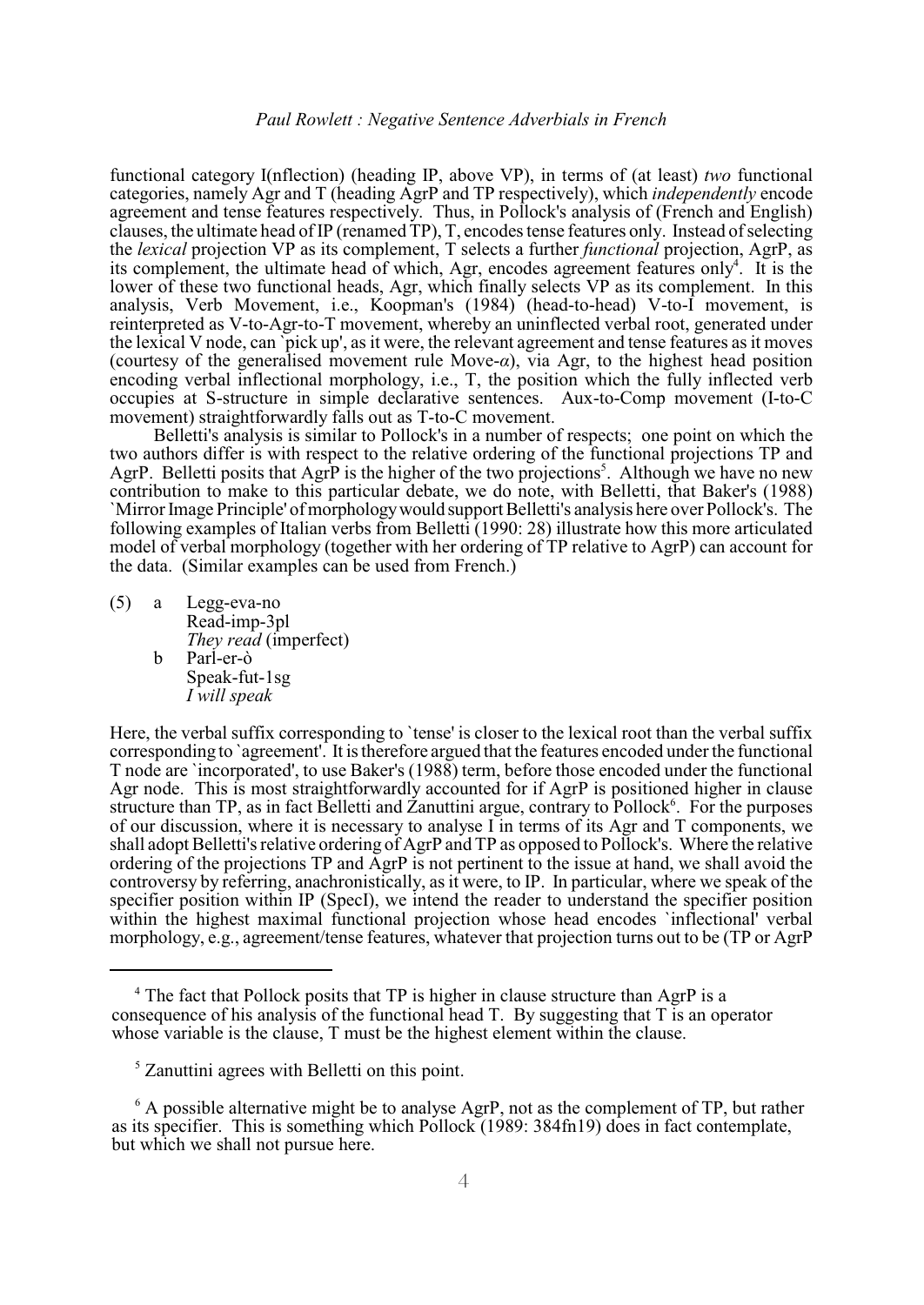in the work referred to above).

In addition to TP and AgrP, Pollock (1989: 365), Belletti (1990: 29) and Zanuttini (1991: 10) assume (in negative clauses in French and English, at least) the presence of a (functional) projection NegP (Negative Phrase). Pollock and Belletti suggest that NegP intervenes between TP and AgrP. Thus, Pollock posits a TP-->NegP-->AgrP ordering, whereas Belletti argues for an AgrP-->NegP-->TP ordering. In both cases though, NegP is selected as the complement of the higher of the two `inflectional' heads, while the ultimate head of NegP, Neg, selects the lower of the two `inflectional' projections as its complement. See (6) below for a representation of the CP-structure we shall be assuming throughout (after Pollock (1989: 397), but adopting, for the reasons mentioned above, Belletti's relative ordering of TP and AgrP):

(6) CP

 $Spec$ ' C AgrP Spec Agr' Agr NegP Spec ' Neg TP Spec ' T VP  $Spec$  $\overline{V}$  $V$ 

Turning now to the specific details of negation in French, Pollock (1989: 414) and Belletti (1990: 29) suggest that the negative clitic particle *ne* belongs to the category Neg and, as such, is typically generated as the head of the NegP projection, with the maximal projection *pas* as its typical specifier, as illustrated in the partial tree in (7) below. Here, *pas* enters into a specifierhead agreement relation with *ne* in such a way that the two elements together are interpreted as a single instance of negation.

| (7) |     | NegP             |  |
|-----|-----|------------------|--|
|     | XP  | Neg              |  |
|     | pas | Neg <sup>0</sup> |  |
|     |     | пe               |  |

In this analysis, then, *pas* appears to the left of *ne* at D-structure. The reverse ordering of these two elements at S-structure is analysed by Pollock (1989: 414) as a consequence of the clitic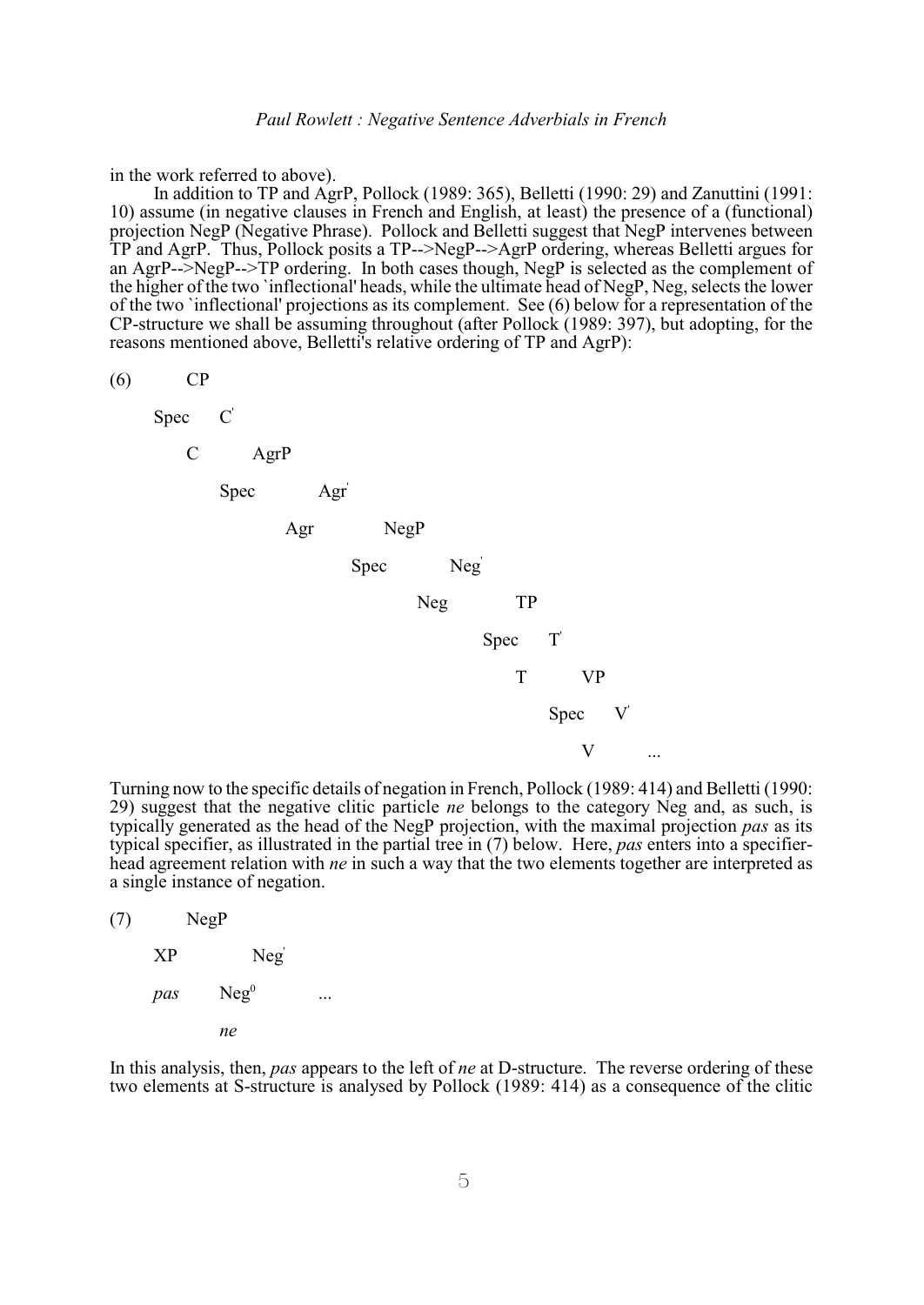nature of *ne*: it will always cliticise onto the higher T position<sup>7</sup>. In finite clauses, then, (cf. (8d)), *ne* will cliticise up to the fully-inflected verb hanging under the T node. Evidence to support the contiguity being postulated here between *ne* and the finite verb comes from structures like (8) below in which the fully inflected verb moves to the C position, i.e., in familiar `Subject-Auxiliary Inversion' structures. Where sentential negation also appears, as in examples (8d/e), the clitic form *ne* appears to move with the inflected verb. Given that the landing site for this (head-to-head) movement is the head position C (see (8c)), and that the extraction site must, on current assumptions, be the head position I (T or Agr, see above), then the clitic *ne* must first be adjoined to the inflected verb under I (following Kayne's (1991) analysis of cliticisation as adjunction to a functional head).

- (8) a Il est venu.
	- b Est-il *t* venu?
	- c  $\left[\int_{C} \left[\int_{I}^{i} Est\right] \right] -i\left[\int_{I}^{i} t\right]$  venu?
	- d Il n'est pas venu.
	- e N'est-il *t* pas venu?<br>
	f  $\left[\begin{array}{cc} \begin{array}{cc} \begin{array}{cc} \begin{array}{cc} \end{array} \\ \end{array} & \begin{array}{cc} \end{array} \\ \end{array} \right] & \begin{array}{cc} \end{array} \\ \end{array} \right]$
	- f  $\left[ \begin{array}{cc} \left[ \begin{array}{cc} \begin{bmatrix} \begin{bmatrix} \begin{bmatrix} \begin{bmatrix} \end{bmatrix} \end{bmatrix} \end{array} \right] & \text{if} \end{array} \right] & \text{if} \end{array} \right]$  [ $\left[ \begin{array}{cc} \begin{bmatrix} \begin{bmatrix} \begin{bmatrix} \end{bmatrix} \end{array} \right] & \text{if} \end{array} \right]$

One alternative analysis of the behaviour of the clitic *ne* - one which is more in keeping with Baker's (1988) Head Movement Constraint (HMC), itself essentially reducible to the Empty Category Principle (ECP) - would be to suggest that Verb Movement (in negative clauses, at least) should be seen not as V-to-T-to-Agr movement but rather as V-to-T-to-Neg-to-Agr movement (adopting, again for concreteness, Belletti's ordering of TP relative to AgrP), whereby the  $\lceil_{\tau} V + T \rceil$  complex would combine with the *ne* element under Neg before the entire three-part constituent [Neg+V+T] moves up to the Agr position<sup>8</sup>. This analysis avoids the need for  $\left[\gamma V + T\right]$ to move directly to Agr, over the top of Neg, as it were, an account which is something of a problem within the terms of Baker's analysis of incorporation, i.e., (adjacent) head-to-head movement. At the same time, it provides an equally elegant account of the behaviour of *ne* in inverted structures as exemplified in (8) above.

As a second alternative, we might wish to adopt Roberts' (1991) line of thought and consider the possibility that the HMC and the ECP should not be applied quite as strictly as originally thought. In his paper, Roberts suggests that it might not be sufficient just to say that  $X^0$  movement and XP movement are independent of one another. It might be necessary to further distinguish between arguments and non-arguments. Thus, in addition to saying that the movement of heads and the movement of maximal categories are independent of one another, it would be necessary to say that the movement of argument  $X^0$  and XP categories does not interfere with the movement of non-argument  $X^0$  and XP categories respectively. This line of reasoning is interesting to us within the context of sentential negation in that, if we accept, with Roberts, for example, that Neg is an A-head while Agr and T are both A-heads, then the presence of the ' head Neg between the heads Agr and T would not interfere with (i.e., prevent) head-to-head movement from T to Agr over the top of Neg. Although it could be argued that Roberts' innovation to the ECP/HMC leaves us with a less restrained theory of grammar, we believe that the consequence of this innovation for the analysis of sentential negation being proposed here is a desirable one, i.e., that the categorial syntactic status of the constituent which is incorporated into the Agr head is the same in both affirmative and negative sentences.

Finally, we come to the analysis of sentential negation proposed by Zanuttini. Zanuttini

<sup>&</sup>lt;sup>7</sup> Remember that Pollock posits that TP features higher in clause structure than both NegP and AgrP.

 $8$  In fact, Pollock (1989: 421) himself envisages the possibility of V-to-Agr-to-Neg-to-T movement in English. See the previous footnote.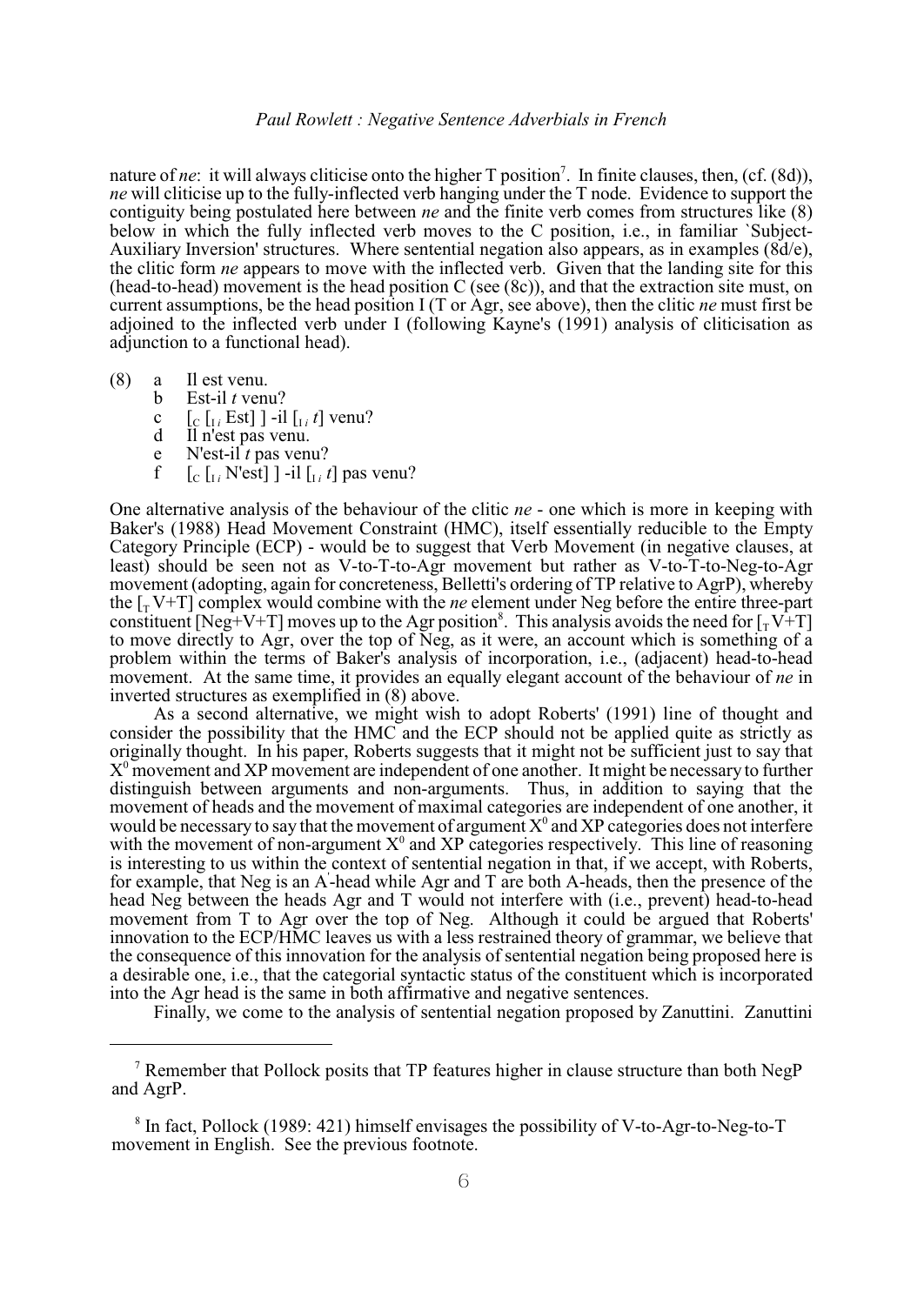adopts a number of the claims made in the work by Pollock and Belletti cited above. She accepts the re-interpretation of IP in terms of TP and AgrP and endorses the claim that negative markers in Romance similar to *ne* in French head a functional projection, i.e., NegP, with negative elements akin to French *pas* as typical (XP) specifiers within NegP. In respect of the Pollock/Belletti debate as to the relative ordering of AgrP and TP, Zanuttini falls on the side of Belletti, placing AgrP higher in the tree structure than TP. The new contribution which Zanuttini makes to the issue of sentential negation concerns the functional projection NegP. Whereas both Pollock and Belletti agree that a *single* projection NegP appears between AgrP and TP (if at all) (and despite their disagreement with respect to the relative ordering of AgrP and TP), Zanuttini claimsthat there are in fact *two* positions in which NegP can be realised in the tree structure. The first of these coincides with the one posited by Pollock and Belletti, i.e., between AgrP and TP; the second position in which Zanuttini claims NegP can appear, in Romance for example, is immediately above VP. To distinguish between the two positions in which NegP can appear, Zanuttini labels the higher NegP-1 and the lower NegP-2. In some languages, e.g., English, Zanuttini goes as far as to suggest that both NegP-1 and NegP-2 can be realised, i.e., both above and below TP, in one and the same clause. (The reader is referred to Zanuttini's own work.) The tree structure in (9) below illustrates Zanuttini's model:

(9) CP



With reference to French, we shall have little to say about whether the two `parts' to sentential negation are associated with NegP-1 or NegP-2. In the light of Pollock's (1989) claim that French (main verb) infinitives undergo short Verb Movement, i.e., from V to the lower of the two functional heads encoding verbal inflectional morphology<sup>9</sup> (in contrast to finite verbs which move to the higher of these two functional heads), we shall assume that French negative

 $\degree$  In Pollock's own presentation, of course, the lower of the two functional heads encoding verbal inflectional morphology is Agr. Given that we have adopted Belletti's (1990) ordering of AgrP relative to TP, we shall assume that the short Verb Movement which infinitives undergo in French involves movement from V to T. This is perhaps more credible that Pollock's original account in the sense that an infinitive in French is more intuitively associated with Tense features than with Agreement features.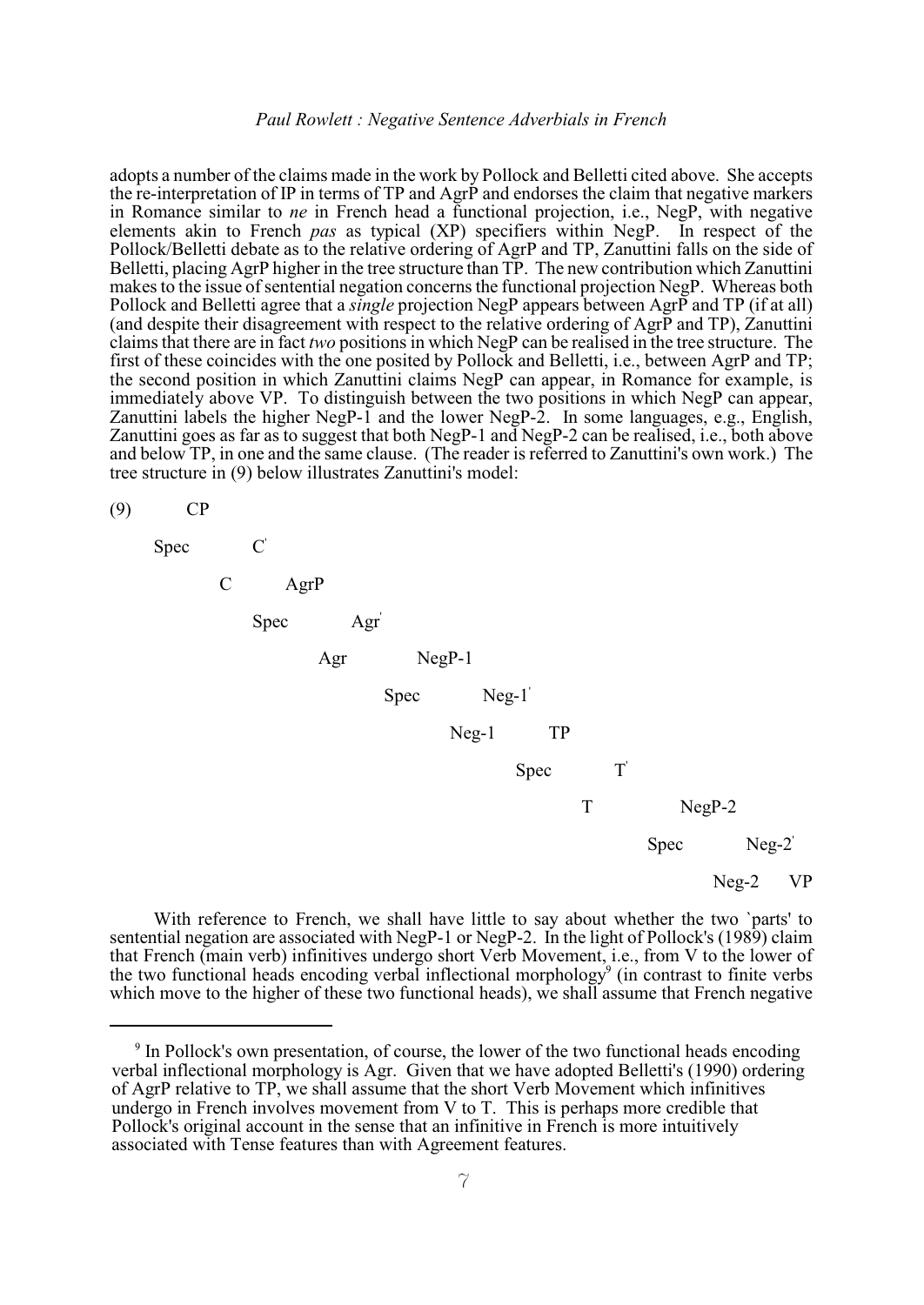clauses realise (at least) NegP-1, i.e., NegP between AgrP and TP. Our motivation for this assumption is the fact that, where clauses containing infinitives are negated, as in (b) below, both *ne* and *pas* precede the verb:

- (10) a Pierre ne mange pas.
	- b Pierre dit ne pas manger.
	- c \*Pierre dit ne manger pas.

Having presented the relevant features of the work by Pollock, Belletti and Zanuttini, we turn now to a critique of one particular aspect of the work, i.e., the proposed analysis of *pas*.

# **2.0 Arguments against the proposed account of** *pas*

We would like to accept the analysis of *ne* put forward by Pollock and more or less adopted by Belletti and Zanuttini, i.e., that the element is a non-referential clitic base-generated as the zerolevel head of a functional projection NegP, itself generated either:

- (a) between the two inflectional projections TP and AgrP as posited by Pollock and Belletti;
- or, if we adopt the flexibility of Zanuttini's model,
	- (b) above VP.
- We shall therefore not concern ourselves here with the issues surrounding either:
	- (a) whether *ne* is the head of NegP-1 or NegP-2; or,
	- (b) the relative ordering of TP and AgrP. (The reader is referred to our earlier comments on both these issues.)

Rather, we shall concentrate on one feature, common to all three versions of the NegP analysis cited above, which we reject, i.e., the claim that *pas* is typically base-generated as the specifier of *ne*, i.e., in the specifier position of NegP(-1). In section 4 below, we present and subsequently argue in support of our (not entirely new) alternative analysis, based on work by Battye and Obenauer (reviewed in section 3). In this section, we attempt to justify our rejection of the Pollock/Belletti/Zanuttini analysis of *pas*. Our argumentation will involve:

- (a) a non-trivial generalisation regarding the specifier position within maximal functional projections (section 2.1);
- (b) the close relationship between *pas* and indefinite direct objects in negative clauses containing a transitive verb (section 2.2); and,
- (c) the general nature of `adverbials' and the theory of grammar (section 2.3).

# **2.1 The specifier position of functional categories**:

Stowell (1981) distinguishes formally between two types of syntactic projection. His argument is by no means new; rather, it reflects the distinction made in traditional grammar between `content' words (lexical categories) and `form' words (functional/grammatical categories). The principles of X-bar syntax can be seen to apply not only to the projections of lexical categories, but also to the projections of functional categories such as: complementisers (C), inflection (I) (i.e., tense (T) and agreement (Agr)), determiners (D) and, presumably, negators (Neg).

Over and above the intuitive, pre-theoretical difference between functional and lexical categories, i.e., between form words and content words, the set of functional categories can be distinguished from the set of lexical categories in more formal terms. First, functional categories cannot be exhaustively characterised using Chomsky's (1974) and Stowell's (1981: 21-51) putatively primitive syntactic features  $[\pm N]$  and  $[\pm V]$ , whereas lexical categories can: Noun =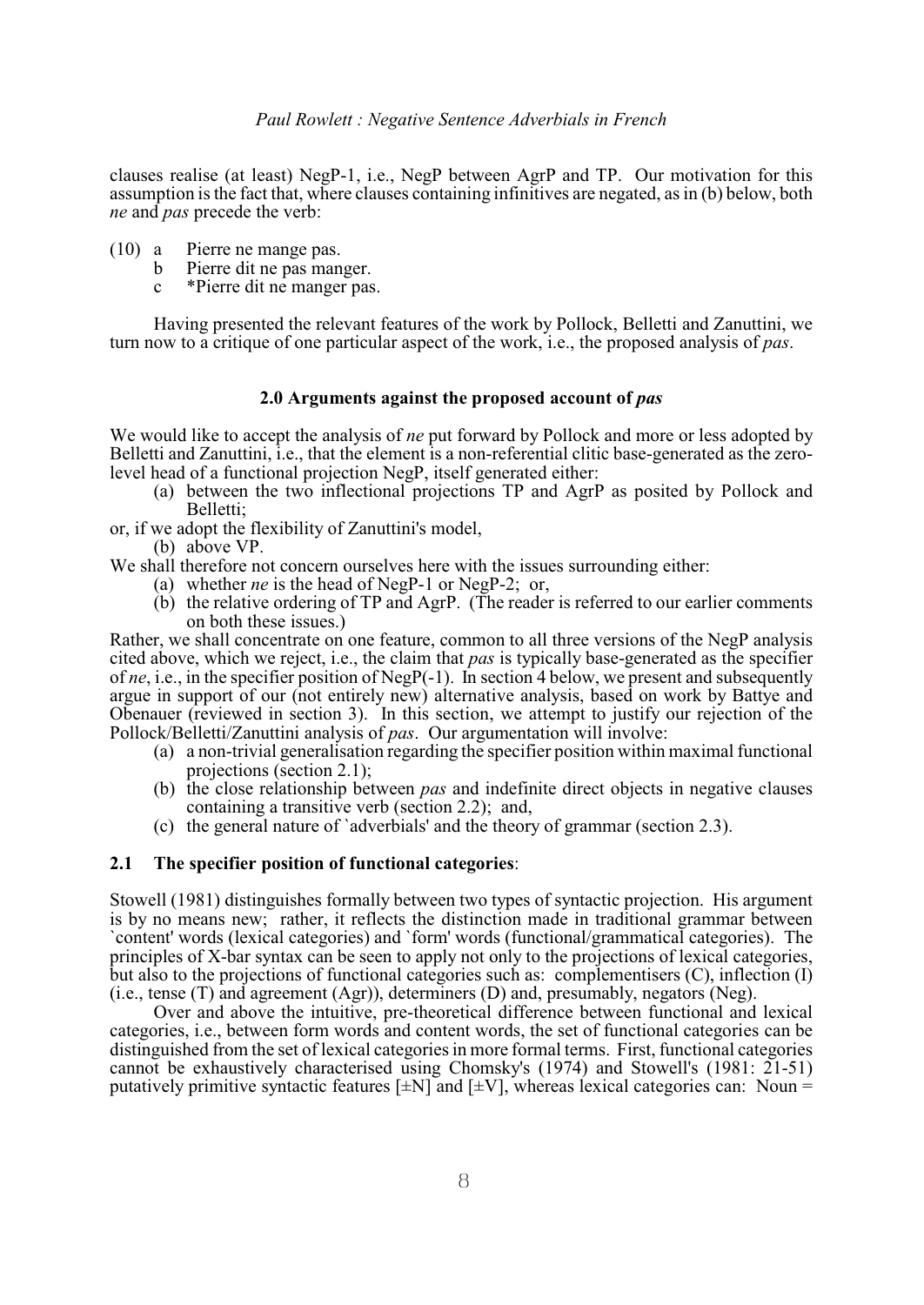$[+N, -V]$ ; Verb =  $[-N, +V]$ ; Adjective =  $[+N, +V]$ ; Preposition =  $[-N, -V]$ <sup>10</sup>. Second, it is widely recognised that the members of the set of functional categories form an essentially closed set, allowing little if any creativity, e.g., in the class of complementisers and determiners. Furthermore, if we consider the maximal projection of the familiar functional categories of C(omplementiser), I(nflection) and D(eterminer), a third, more theory-internal, contrast between the projections of lexical and functional categories becomes apparent. Consider the strings in  $(11a \& 12a)$  below together with their D- and S-structure representations in the light of the claim that clause subjects are base-generated VP-internally in the SpecV position<sup>11</sup>, as opposed to the SpecAgr (or SpecT) position hypothesised by Pollock (1989: 384):

(11) a Vous aimez ce mec.

*You love this bloke.*

b D-structure:

 $\left[\begin{smallmatrix}C_{\text{P}} \\ \text{Spec}} \text{ } \text{C} \end{smallmatrix}\right]$   $\left[\begin{smallmatrix}C \\ \text{C}} \end{smallmatrix}\right]$  $\left[\begin{smallmatrix}C \\ \text{Spec}} \text{ } \text{C} \end{smallmatrix}\right]$  $\left[\begin{smallmatrix}C \\ \text{Spec}} \text{ } \text{C} \end{smallmatrix}\right]$  $\left[\begin{smallmatrix}C \\ \text{Spec}} \text{ } \text{C} \end{smallmatrix}\right]$  $\left[\begin{smallmatrix}C \\ \text{Spec}} \text{ } \text{C} \end{smallmatrix}\right]$  $\left[\begin{smallmatrix}C \\ \text{Spec}} \text{$ c S-structure:

 $\int_{\text{CPI}} \int_{\text{Spec}} e \left\| \int_{\text{C}} \int_{\text{C}} \text{C} \right\|_{\text{CP}} \int_{\text{Spec}} \text{Vous}_{i} \left\| \int_{\text{V}} \int_{\text{I}} \text{aimez}_{i} \right\|_{\text{VP}} \int_{\text{Spec}} t_{i} \left\| \int_{\text{V}} \int_{\text{V}} t_{i} \right\|_{\text{DP}} \int_{\text{Spec}} e \left\| \int_{\text{V}} \int_{\text{D}} \text{ce} \right\|_{\text{NP}} \text{mec}$ 

(12) a Quel film regardez-vous? *What film are you watching?* b D-structure:

 $\lceil \frac{\text{Cp}}{\text{Cp}} \rceil_{\text{Spec}} e \rceil_{\text{Cp}} \rceil_{\text{Cp}} \rceil_{\text{Spec}} e \rceil_{\text{Cp}} \lceil \frac{\text{Cp}}{\text{Cp}} \rceil_{\text{Spec}} e \rceil_{\text{Cp}} \rceil_{\text{Cp}} \rceil_{\text{Cp}} \rceil_{\text{Cp}} \rceil_{\text{Cp}} \rceil_{\text{Cp}} \rceil_{\text{Cp}} \rceil_{\text{Cp}} \rceil_{\text{Cp}} \rceil_{\text{Cp}} \rceil_{\text{Cp}} \rceil_{\text{Cp}} \rceil_{\text$  $\rm c$  S-structure<sup>12</sup>:

CP DP*i* Spec D' D NP C' C *k* IP Spec *j* I' I *k* VP Spec *j* V' V *k* DP *i* [ [ [ e][ [ quel][ film]][ [ regardez ][ [ vous][ [ *t* ][ [ *t* ][ [ *t* ][ *t* ]]]]]]]]

Consider also the English DP given in (13) below (see Abney (1987)):

(13) a Hitler's defeat of Poland b D-structure:  $\left[\begin{smallmatrix}D_P & \Bbbk_{\text{Spec}}\end{smallmatrix}\right]$   $\left[\begin{smallmatrix}D & \phi\end{smallmatrix}\right]$   $\left[\begin{smallmatrix}N_P & \Bbbk_{\text{Spec}}\end{smallmatrix}\right]$  Hitler] $\left[\begin{smallmatrix}N_I & \Bbbk_I\end{smallmatrix}\right]$   $\left[\begin{smallmatrix}N_I & \bbbk_I\end{smallmatrix}\right]$  and  $\left[\begin{smallmatrix}N_I & \bbbk_I\end{smallmatrix}\right]$ c S-structure:  $\sum_{\text{Lip}}$   $\sum_{\text{Spec}}$  *Hitler*'s][<sub>D'</sub>  $\sum_{\text{Lip}}$   $\varphi$ ]  $\sum_{\text{Nip}}$   $\sum_{\text{Spec}} t_i$ ][<sub>N'</sub>  $\sum_{\text{Lip}}$  defeat]  $\sum_{\text{Lip}}$  of  $\sum_{\text{Lip}}$  Poland]]]]]]

In the D-structures (11b) and (12b) of sentences (11a) and (12a) respectively, we have represented three functional categories,  $\dot{C}$ , I & D, within their respective projections,  $CP$ , IP & DP. (For simplicity's sake, we have not expanded IP as TP and AgrP. However, the claim we are making

 $11$  To our knowledge, the claim that clause subjects are base-generated within VP was first made, within the theoretical paradigm adopted here, by Sportiche (1988). In her article, Sportiche suggests that subject DPs (NPs) are adjoined to the predicate VP to form a `super'-  $\overline{VP}$  (VP<sup>\*</sup>). The analysis which we have adopted here, i.e., that clause subjects are basegenerated in the specifier position within VP, is endorsed, for example, by Zanuttini (1991).

 $10$  Of course, this set of primitives was rejected by Jackendoff (1977) whose own system attempted to make functional categories amenable to analysis in terms of categorial primitives also. However, what we are saying here is equally valid for Jackendoff's set of syntactic categorial primitives. Then, instead of exhaustively describing the four major lexical categories in terms of the features  $[\pm N, \pm V]$ , we could do it using the features  $[\pm subi, \pm obj]$ . See Jackendoff (1977: 31-3).

 $12$  This S-structure representation has in fact been simplified somewhat. Within the framework of Chomsky (1986b), the *wh-*phrase extracted from within VP would need first to be adjoined to its host VP.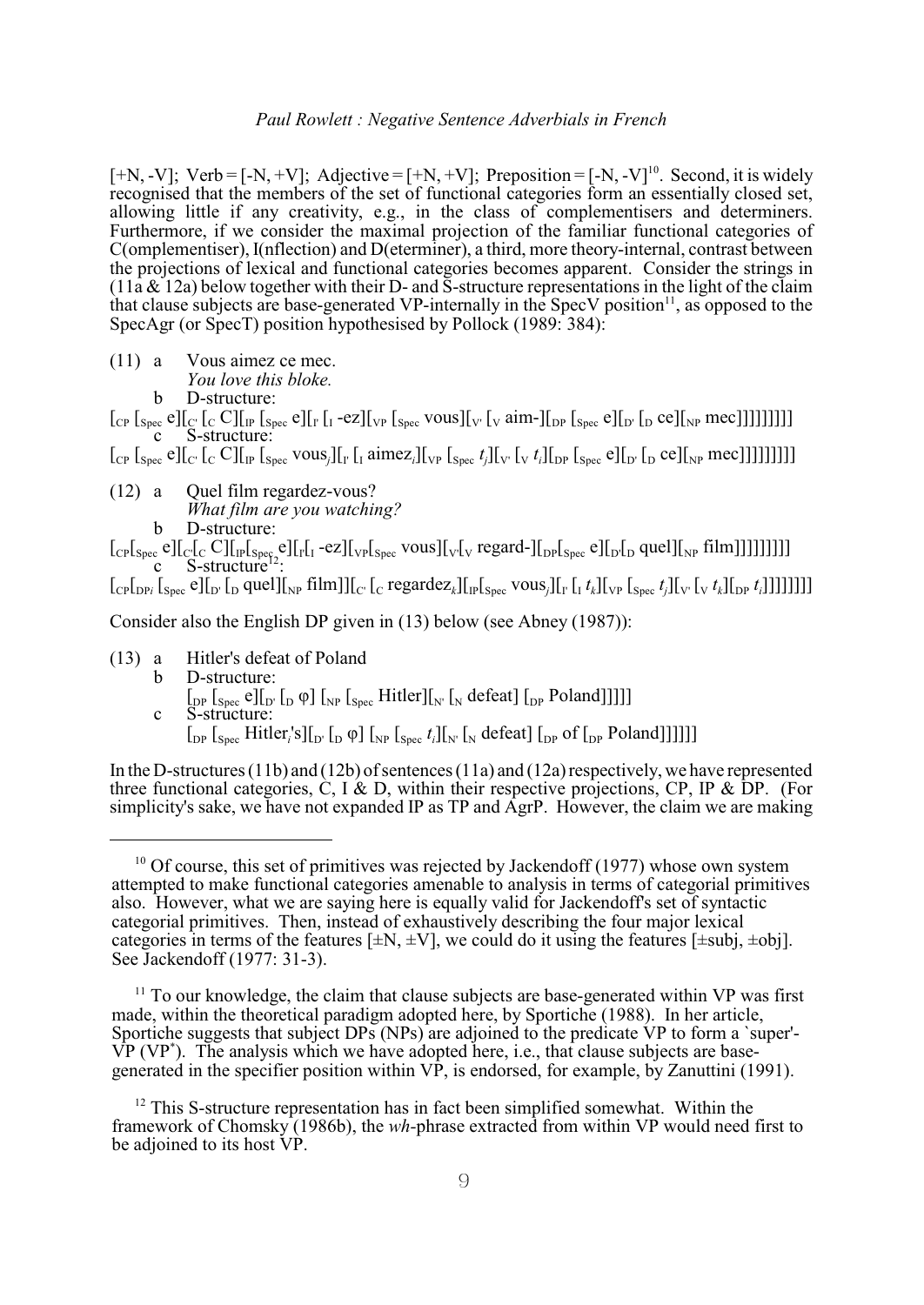also holds for this more articulated representation of clause structure.) With respect to these (D-)structures, the reader will note that the specifier position within each functional projection is empty:<br> $\frac{1}{1}$ 

- The specifier position within IP is unfilled at D-structure; its S-structure content, i.e., the external argument (subject) of V, is moved there from [NP, VP] by (successive) application(s) of Move-*á*.
- 2) The specifier position within CP is unfilled at D-structure; its S-structure content, e.g., a *wh-*constituent, is moved there by (successive) application(s) of Move-*á*.

If we further consider the English NP in (13), a parallel situation can be identified:

3) The specifier position within DP is unfilled at D-structure; its S-structure content (i.e., the genitive-marked DP) is moved there from SpecN by application of Move-*á*.

This can be contrasted with the specifier position within the lexical projections VP and NP. In (b) above, SpecV is the position in which the verb's external argument, i.e., its subject, is basegenerated. Further, in (13b) above, SpecN is the position in which the deverbal noun's external argument is base-generated prior to being moved to the specifier position within DP, presumably for Case reasons, i.e., in order to be assigned genitive Case.

We would therefore like to claim that this is a third way in which the projection of functional categories differs from the projection of lexical categories, i.e., that the specifier position within a functional projection is characteristically empty at D-structure, while the same restriction does not appear at least to apply to the specifier position within a lexical projection. On the basis of these data and this analysis, it would seem that we are in a position to make some sort of non-trivial generalisation regarding the specifier position within functional projections, namely that it is always empty at D-structure (for reason or reasons yet to be determined). We shall assume, for the time being, that this is indeed a valid generalisation; see (14).

(14) *Functional specifiers*<br>If:  $X^0 \neq [\pm N, \pm N]$ If:  $X^0 \neq [\pm N, \pm V]^{13}$ , then:  $Spec X = e$  at D-structure.

It must be stressed that what we are saying about the specifier position within functional projections clearly does not hold at S-structure. Within the terms of the conventional IP analysis of verb inflection, the external argument of verbal predicates, generated under SpecV, must move up to occupy the specifier position of IP, a functional projection, at S-structure in order to be assigned nominative Case. Within the framework of Pollock's analysis of inflection in terms of AgrP and TP, the verb's external argument must move to the specifier position of TP via the specifier position of AgrP for the same reason (or vice versa if we accept the relative ordering of these two projections proposed by Belletti and adopted by Zanuttini). In addition, it is possible for the specifier position of CP to be filled *at S-structure* (e.g., by some *wh-*element) as the *wh*question exemplified in (12c) above shows. Finally, as the English DP structure in (13c) above illustrates, the specifier position within DP, empty at D-structure, can be occupied, at S-structure, by the NP generated under SpecN which moves there for the Case reasons mentioned above. We therefore assume that the generalisation we made in (14) above is a valid one<sup>14</sup>, but we stress that it applies at D-structure only.

We now return to Pollock's analysis of negative clauses in French. We have assumed, with

then:  $SpecX = e$  at D-structure.

 $13$  If we were to adopt Jackendoff's (1977: 31-3) set of primitive categorial features, this condition would read as follows:

*Functional specifiers*

If:  $X^0 \neq [\pm \text{obj}, \pm \text{subj}],$ 

 $14$  In fact, we shall need to reconsider this generalisation later.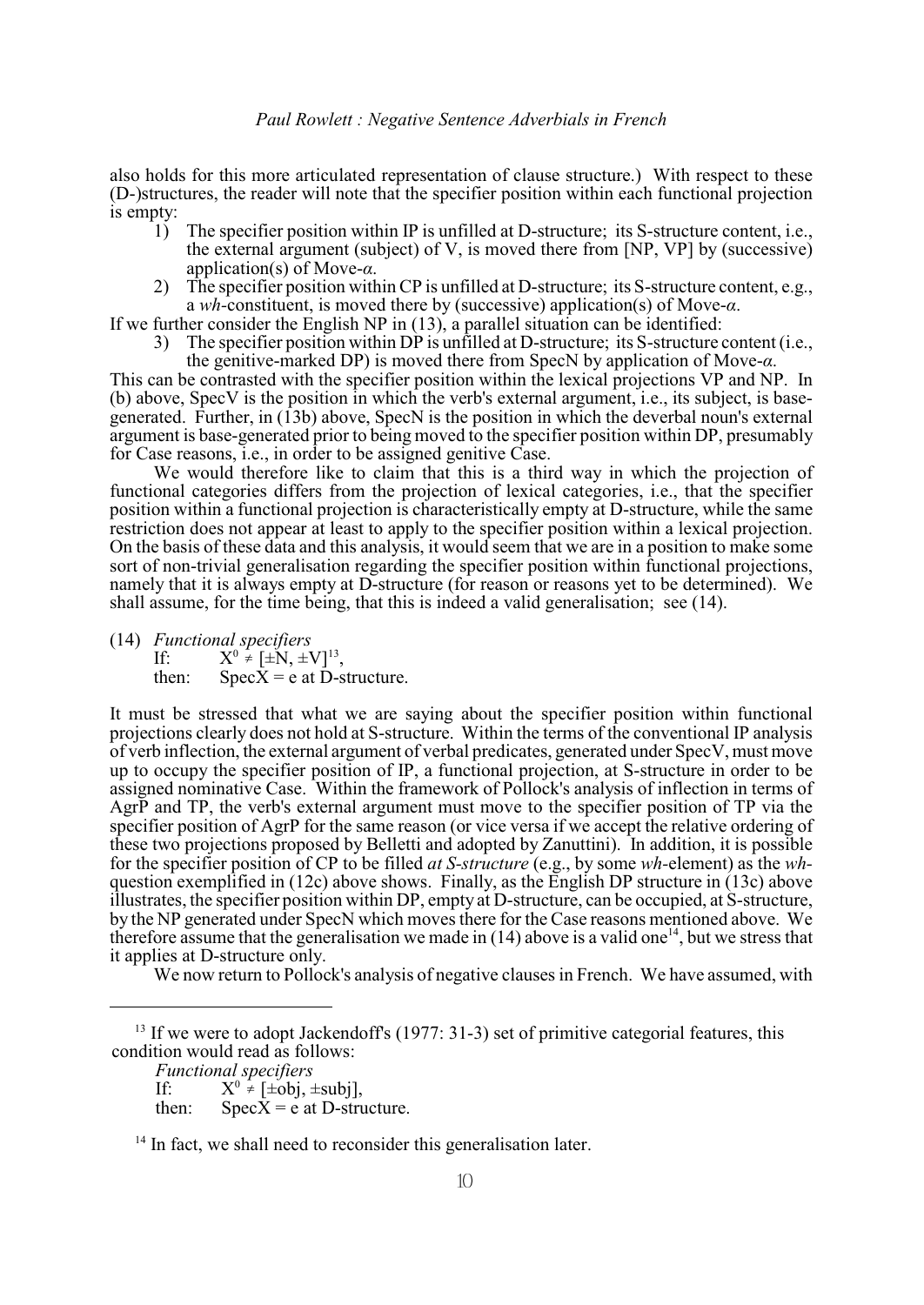Zanuttini, for example, that Neg is a functional rather than a lexical category and, hence, that NegP is a functional rather than a lexical maximal projection. While we do not have any immediate *theoretical* basis for this assumption, it does seem *intuitively* correct. Furthermore, the set of items which can be substituted for *ne*, for example, is the empty set. *Ne* is the only (non-null) element which can appear as the ultimate head of NegP. Lexical creativity does not get much more restricted than this!<sup>15</sup> It certainly looks as though we have *prima facie* grounds for classifying Neg among the set of functional categories.

With this classification in mind, it will be apparent that Pollock's analysis of NegP does not fit in well with the generalisation (14) which we are hoping to make. By postulating that *pas* is *base-generated* in the specifier position in NegP, we immediately have a counterexample to our claim that the specifier position within maximal functional projectionsis characteristically empty at D-structure. If we accept Pollock's analysis of *pas*, NegP is a functional projection whose specifier position is *not* empty at D-structure. Given our desire to maintain the generalisation made in (14) above, which has proved unproblemmatical so far, we suggest that this aspect of Pollock's analysis of negation in French should be rejected. If we postulate, rather, that *pas* is generated elsewhere, i.e., lower in clause structure (without ruling out the possibility that *pas* is moved to occupy the specifier position within NegP at S-structure in the same way that subjects move from some VP-internal position to SpecI), we are able to maintain our generalisation, made in (14).

This is then our first argument against Pollock's analysis of *pas*. Our second argument involves the close relationship between *pas* and indefinite direct objects in clauses containing a transitive verb, and it is to this that we now turn our attention.

# **2.2 The contiguity between** *pas* **and other constituents**:

In this subsection, we shall consider the familiar distributions in (15-17) below which are similar to those illustrated in (3) above. We would like to argue that Pollock's claim that *pas* is generated in the specifier position in NegP, i.e., above VP, is unable to provide an account of the data.

| (15) | a<br>h                   | Elle<br>Elle                                          | me donne<br>me donne                         | de l'<br>$^*d'$      |           | argent.<br>argent. |                                            |
|------|--------------------------|-------------------------------------------------------|----------------------------------------------|----------------------|-----------|--------------------|--------------------------------------------|
|      | $\mathbf c$<br>d         |                                                       | Elle ne me donne pas<br>Elle ne me donne pas | *de l'<br>d'         |           | argent.<br>argent. |                                            |
| (16) | - a<br>b<br>$\mathbf{c}$ | La petite Elise<br>La petite Elise<br>La petite Elise |                                              | veut<br>veut<br>veut | un<br>*de | des                | frère.<br>frères.<br>$f \r{r}$ ere $(s)$ . |
|      | d                        |                                                       | La petite Elise ne                           | veut pas             | *un       |                    | frère.                                     |

 $<sup>15</sup>$  The objection might be raised at this point that *ne* is not in fact the only element which</sup> can appear as the head of NegP. It might be argued, for instance, that the negative particle *non* can, in a number of structures involving constituent as opposed to sentential negation, function like *ne* in relation to *pas*. Where it does in fact function in this way, it seems reasonable to postulate that it also appears under a Neg node. We are quite happy to accept this argument, adding only that it also seems plausible to suggest that the relationship between *ne*, on the one hand, and *non*, on the other, is nothing more than the relationship between a clitic and its non-clitic equivalent, whereby the presence of the [+clitic] feature is contextually determined (*ne* for sentential negation, *non* for constituent negation). Hence, *ne* and *non* can be viewed as no more than allomorphs of a single morpheme and, to all intents and purposes, are identical. See Harris (1978: 25).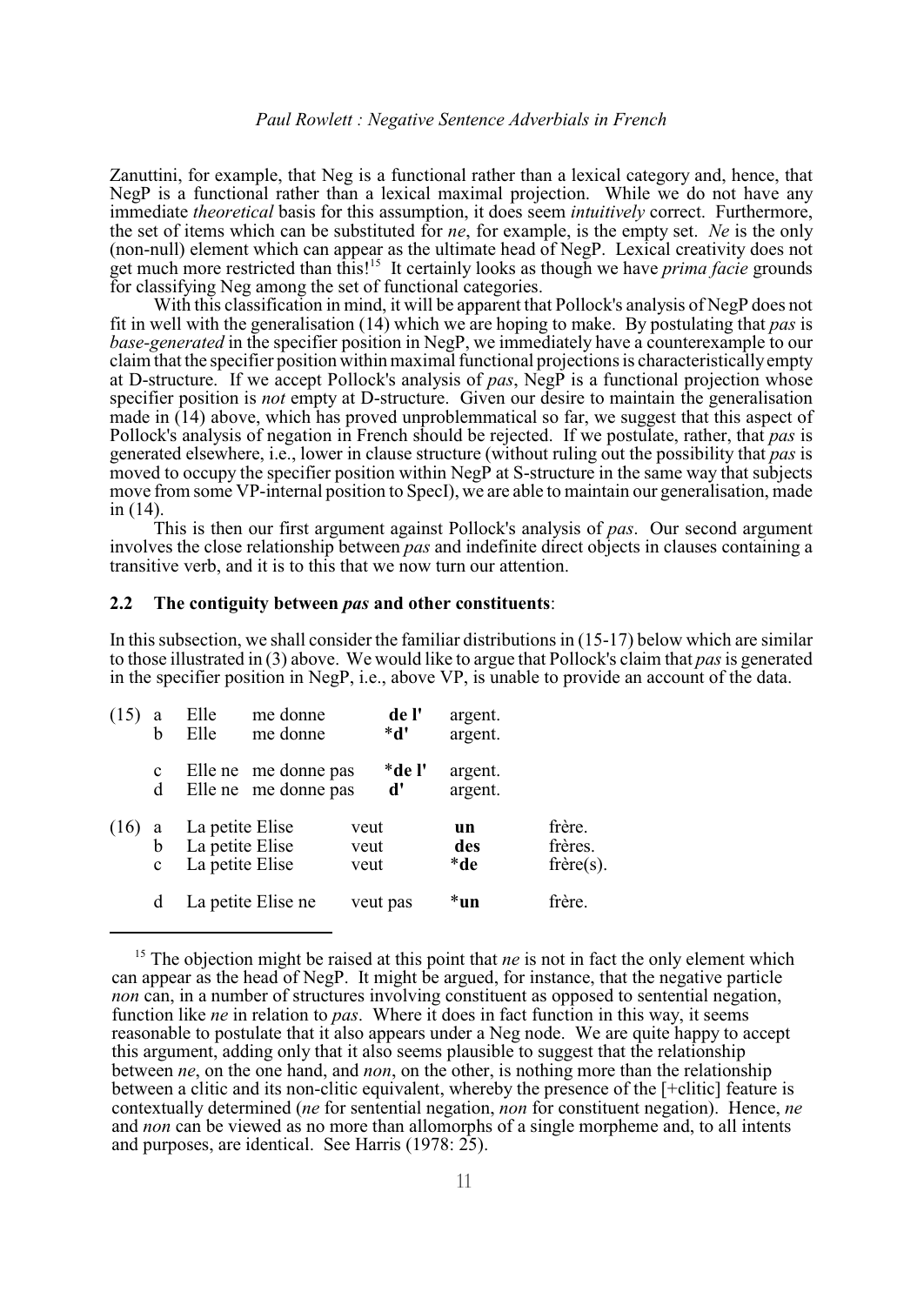|      | e<br>f                 | La petite Elise ne<br>La petite Elise ne                                         |                                                    | veut pas<br>veut pas | *des<br>de                        | frères.<br>$f$ rère $(s)$ . |
|------|------------------------|----------------------------------------------------------------------------------|----------------------------------------------------|----------------------|-----------------------------------|-----------------------------|
| (17) | a<br>b<br>$\mathbf{c}$ | Elise<br>Elise<br>Elise                                                          | cherche un<br>cherche des<br>cherche $\mathbf{d}'$ |                      | amant.<br>amants.<br>$amant(s)$ . |                             |
|      | d<br>e<br>f            | Elise ne cherche pas $*$ un<br>Elise ne cherche pas *des<br>Elise ne cherche pas |                                                    | d'                   | amant.<br>amants.<br>$amant(s)$ . |                             |

In each of the affirmative example strings, i.e., (15a), (16a/b) and (17a/b), the indefinite direct object of the transitive verb is introduced by what has traditionally been described as a partitive article (15a), a plural indefinite article ((16b) & (17b)) or a singular indefinite article ((16a) & (17a)). Leaving to one side ((16a) &  $(17a)$ ) for the moment, Battye (1991, section 4: 37-41) claims that the structure of the plural and partitive direct objects which figure in the affirmative sentences in (15a) and ((16b)  $\&$  (17b)) can, and therefore should, be given a unitary account. He goes on to offer such an account, which he labels `partitive', using terminology borrowed from Selkirk (1977). Not wishing to repeat Battye's work here, we shall limit ourselves to an illustration of the structure Battye proposes for these `partitive'structures (1991: 38). (The reader is referred to Battye's (1991) article, and the references cited there, for the details of his analysis.) The tree structure in (18) should make clear the unwarranted nature of the distinction (at the level of the terminology, at least) between the so-called partitive and plural indefinite articles.

```
(18)
```
 $DP_{\text{def}}$  $D'_{def}$  $D_{\textrm{\tiny{def}}}$  NP  $\varphi$  N' N PP variable P' P DP de l'argent les bouquins

Essentially, Battye analyses each of these direct objects - within the framework of Abney's DPhypothesis - as an indefinite DP (DP  $_{z^{\text{def}}}$ ) headed by an empty determiner ( $\varphi$ ) whose complement  $\overrightarrow{NP}$  is in turn headed by a variable<sup>16</sup>. The complement of the variable is a PP headed by the

 $^{16}$  Again, the reader is referred to Battye's (1991) article and to Abney (1987) for a justification for the distinction which these researchers draw between definite and indefinite DPs.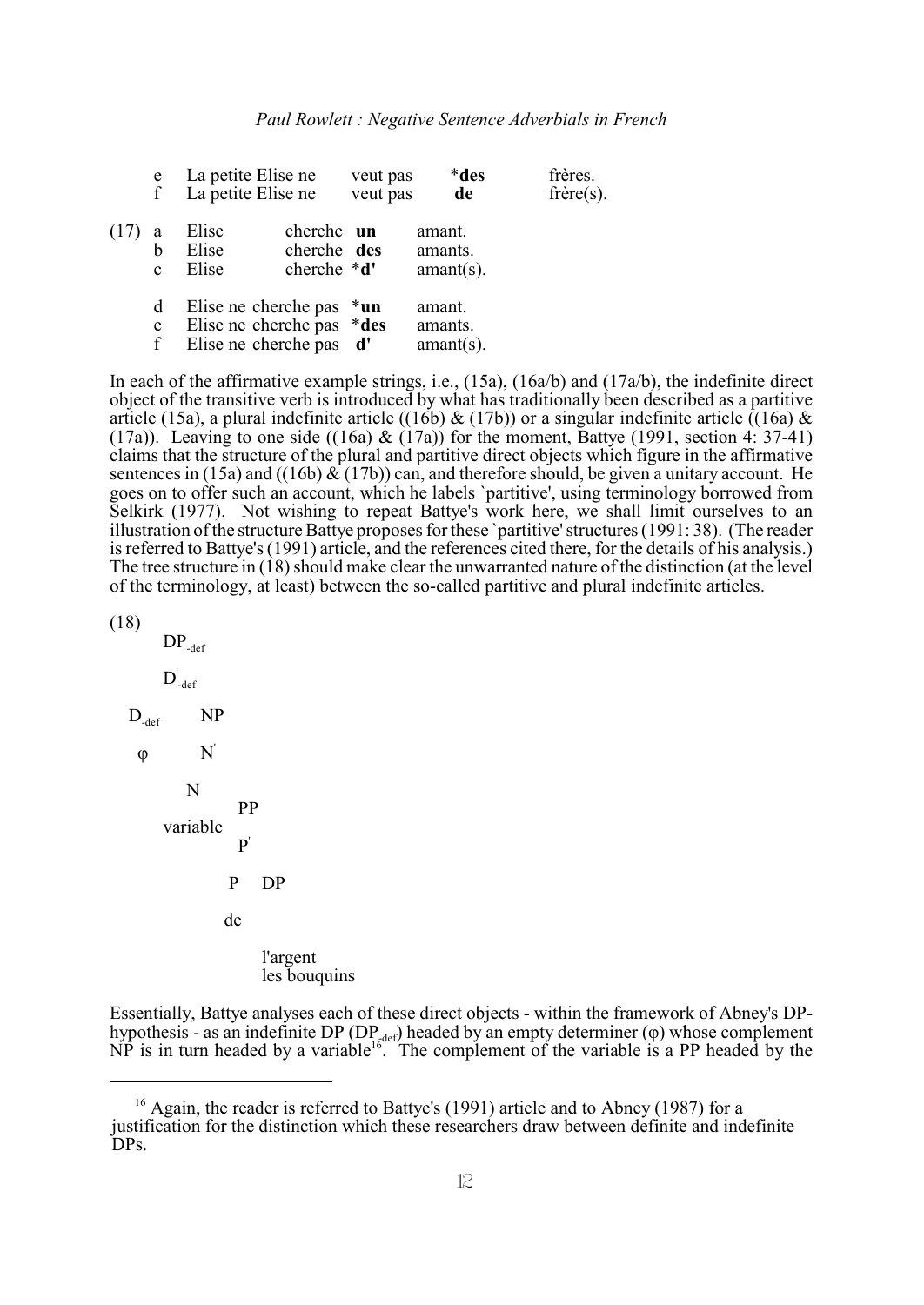preposition *de*. What is clearly important is the convincing claim that this structure holds both for what has traditionally been labelled the partitive article and the plural indefinite article, thus rendering the terminological distinction meaningless. It also goes a long way, as Battye (1991: 21) mentions, to ending the speculation as to the exact categorial status of the element *de* which, in structures like those under consideration here, had been thought to be more like part of a composite determiner than a preposition. (See Battye (1991: 26fn4) for a brief review of the labels which authors have attached to *de* as used here.) In Battye's analysis, the *de* which appears in these structures is clearly a preposition. (We shall encounter a different *de* below.)

If we now consider the negative sentences (15b/16b/17b) above, it is clear that something quite different is going on within the indefinite direct object of the transitive verbs. As the asterisks against strings (15c), (16e) & (17e) indicate, the co-occurrence of sentential negation, on the one hand, and an indefinite direct object introduced by Battye's `partitive article', on the other, is unacceptable. That is to say, where sentential negation is present in a clause containing a verb governing an indefinite DP, the variable which heads the NP complement of the empty indefinite determiner cannot, in turn, take as its complement a PP headed by *de*. Furthermore, as illustrated by the asterisk against strings (16d) and (17d), the singular indefinite article is also incompatible with sentential negation<sup>17</sup>.

In examples  $(15b/16b/17b)$  above, then, there is clearly some sort of relationship between the presence of sentential negation and the morphology of the (indefinite) direct object of the transitive verb. To use the terminological distinction borrowed by Battye (1989; 1991) from Selkirk (1977) once again, the positive sentence in (15a) allows the indefinite direct object of the transitive verb to be realised as a partitive structure, i.e.,  $\lbrack_{PP} P \rbrack_{DP}$  DP ]], e.g.,  $\lbrack_{PP}$  de  $\lbrack_{DP}$  les bouquins ]] (*des bouquins*), while the negative sentence in (15b) obliges the direct object to be realised as a pseudo-partitive structure, i.e.,  $\left[\chi_P\right]$  Case-marker  $\left[\chi_P\right]$  NP ]], e.g.,  $\left[\chi_P\right]$  de  $\left[\chi_P\right]$  bouquins ]] (*de bouquins*) whereby the variable takes an NP complement, and the prepositional Casemarker *de* is adjoined to the NP for Case theoretic reasons. (See (19) below.) This, in general terms, is the situation which has to be accounted for but which we feel Pollock's (1989) proposals cannot account for.



#### bouquins

Battye (1991) assumed that the partitive and pseudo-partitive structures are in fact licensed by virtue of their being complements of an empty variable. By definition (see Chomsky (1981: 175, 185)), an element  $\alpha$  is a variable iff:

(i)  $\alpha = \begin{bmatrix} 0 & \alpha \\ 0 & \alpha \end{bmatrix}$ ;

 $17$  In fact, these strings can, with appropriate intonation, be rescued and interpreted. However, *un* does not then have the interpretation of an 'indefinite article'; rather, it is interpreted as a cardinal numeral.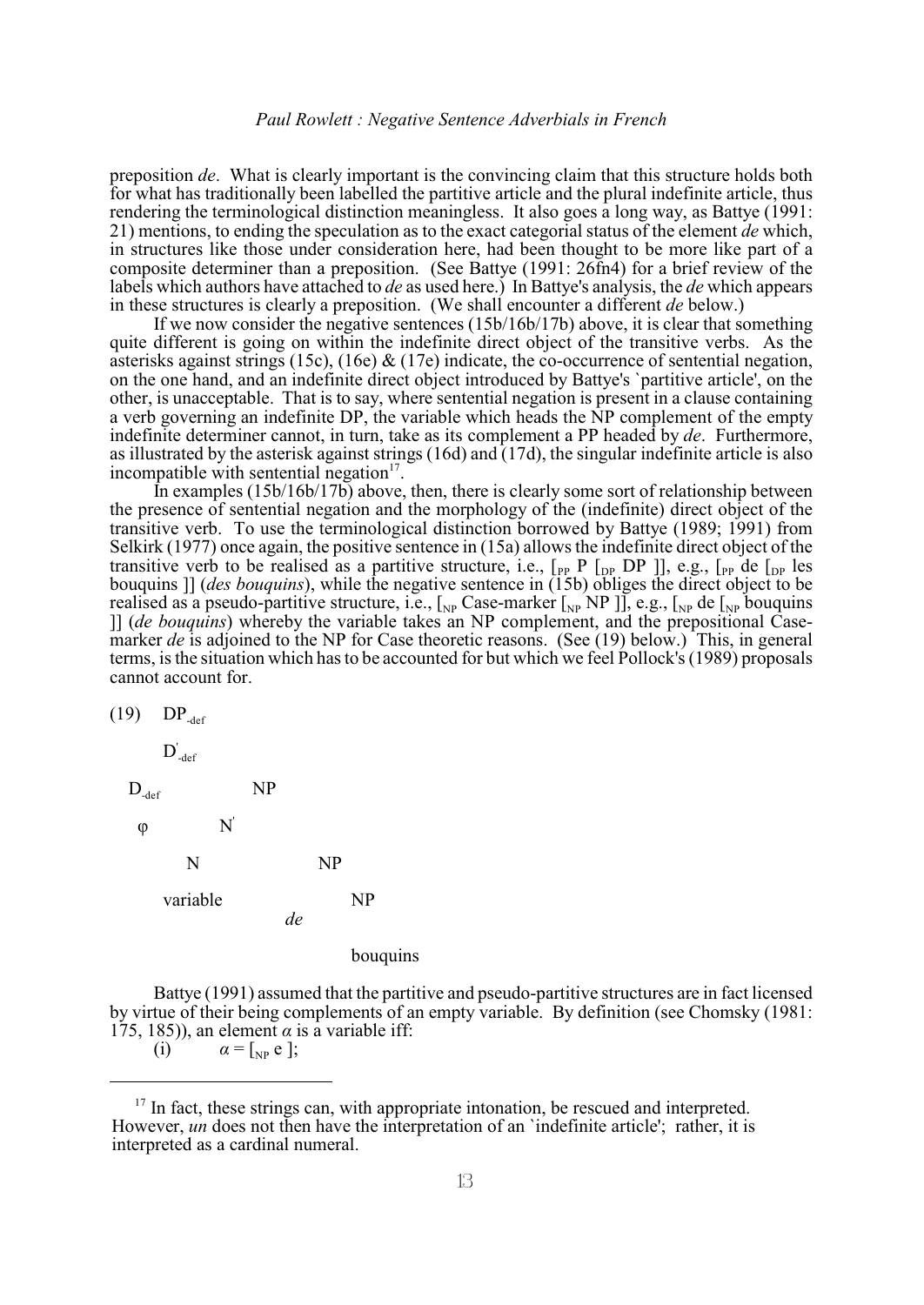(ii)  $\alpha$  is in an A-position;

(iii) there is an operator  $\beta$ , such that  $\beta$  locally A-binds  $\alpha$ ; and

(iv)  $\alpha$  has Case.

Without going into detail, we would like to highlight two potential problems, the first of which was raised by one of the anonymous reviewers of Battye's (1991) article. This particular reviewer had difficulty accepting the joint thesis: (a) that a variable could be generated at Dstructure, and; (b) that a variable could take a complement. Indeed, in Battye's analysis, the empty indefinite determiner,  $\begin{bmatrix} 1 & \varphi \end{bmatrix}$ , subcategorises for a variable (at D-structure). Battye (1991: 39) posits that the variable is bound by some empty operator present in Logical Form. Furthermore, the variable takes its own complement, i.e., a PP headed by *de*. To avoid the situation which the anonymous *JFLS* reviewer found so difficult to accept, we would like to propose a slight modification to Battye's original  $(1991)$  account of the partitive article<sup>18</sup>. We would like to suggest that the empty operator whose presence Battye posits in Logical Form is in fact base-generated as the head of the complement of the empty indefinite determiner:  $\begin{bmatrix} 0 & \varphi \end{bmatrix}$ . Further, we suggest that the operator moves, in Logical Form if not before, such it has a variable, i.e., its trace, to A-bind which it must do for the structure to be well-formed. In this way, we ' avoid the dual problem outlined above. First, the variable does not need to appear at D-structure since its appearance (in Logical Form) is due to an application of Move-*á*. Second, since the PP headed by *de* is the complement of an operator at D-structure, we do not need to posit that a variable takes its own complement.

This revision to Battye's (1991) original proposals is relevant to our discussion here of the negative element *pas*. In particular, in the same way that Battye suggests that an empty operator A-binds the variable in (18) above in Logical Form, so he suggests that the negative element *pas* ' A-binds the variable which figures in comparable negative structures, i.e., the pseudo-partitive ' structure illustrated in (19) above. If this is indeed the case, we are going to find ourselves in exactly the same situation which the anonymous reviewer found so unacceptable in Battye's (1991) article. We would again have to suggest not only that a variable appears at D-structure but also that it takes its own complement, here an NP. Not wishing to preempt the proposals we make below, we shall leave the matter in abeyance for the time being, returning to it in section 4.

The second problem for Pollock's (1989) analysis of *pas* is that, if it were base-generated is the specifier position within NegP (and if it were therefore unproblemmatical to generate a variable at D-structure), we are still unable to account for the differing subcategorisation frames which the variable has. When bound by an empty operator in Logical Form, *i.e.*, in positive sentences, the variable subcategorises obligatorily for a PP complement; when bound by *pas*, i.e., in negative sentences, however, it subcategorises obligatorily for an NP complement. It is not entirely obvious to us how the nature of the variable's binder could have a consequence on its complement (if we were obliged to allow a variable to have a complement).

This, then, is our second reaon for rejecting Pollock's (1989) claim that the negative element *pas* is base-generated in the specifier position within NegP. Having considered two rather theoryinternal grounds for doubting the validity of the `standard' NegP analysis of *pas*, i.e., as the Dstructure specifier of *ne* within NegP, we shall, in the next subsection, turn our attention to a less theory-specific reason for rejecting this feature of Pollock's (1989) article, i.e., a consideration of the syntax of adverbials in general.

#### **2.3 The syntax of adverbials**:

In this subsection of our article, we intend to demonstrate that Pollock's account of *pas* (which was subsequently endorsed by Belletti and Zanuttini) is quite incompatible with its status, in

 $18$  The thinking here is not entirely our own; rather, it is the result of numerous conversations with Adrian Battye on the subject.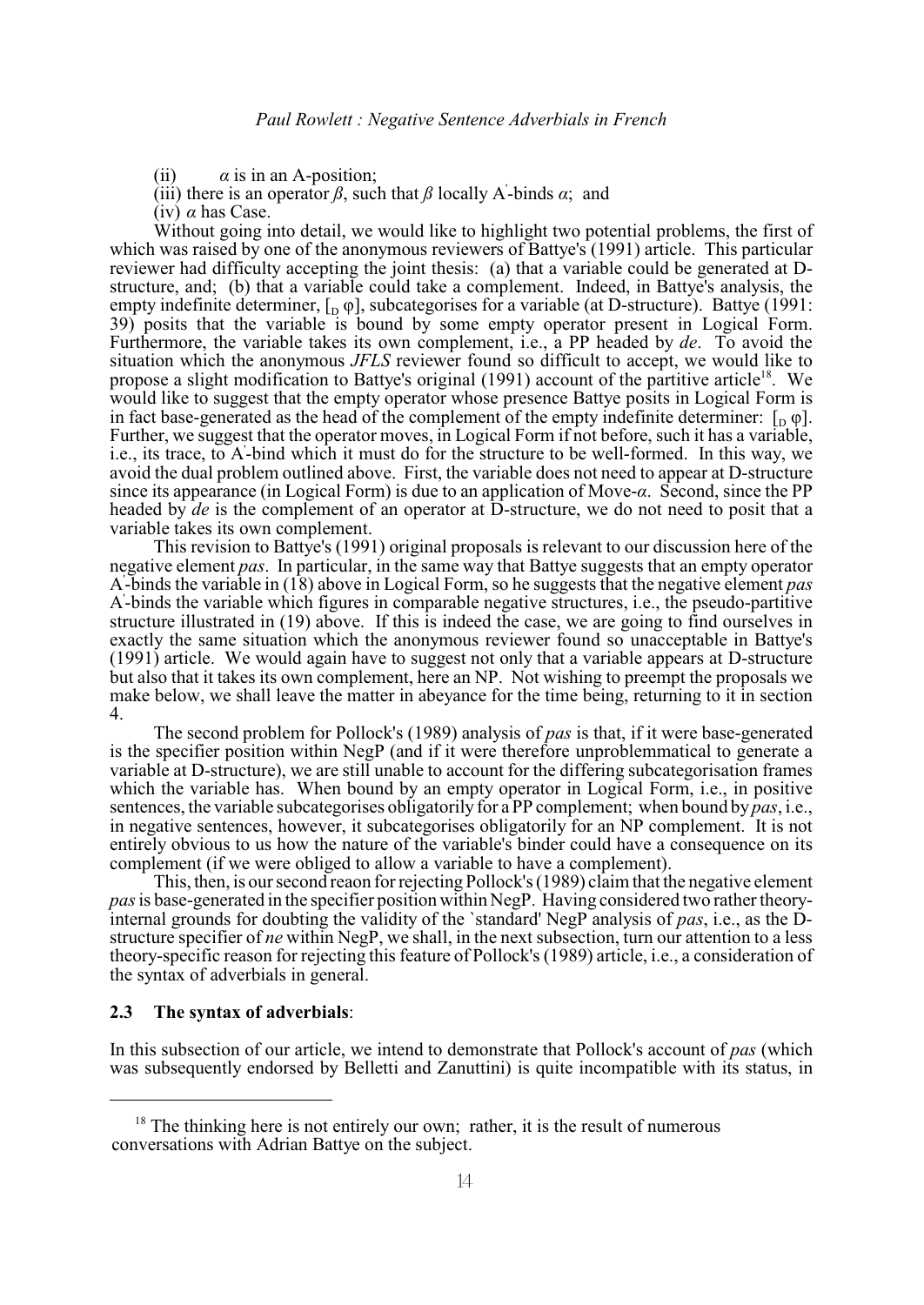functional (if not in categorial) terms, as an `adverbial'. By terming *pas* an adverbial, we mean no more than to say that *pas* clearly functions like a lexical adverb, i.e., as a modifier of something. The similarities between negatives and adverbials did not in fact escape Pollock, who notes (1989: 370, 377) that there is `a significant correlation in French between the placement of negation and that of adverbs' both in tensed and infinitival clauses. Given that *pas* can modify either another constituent, as exemplified in (20) below, or a proposition, as in the data we have reviewed so far, we would hope to be able to provide a unitary analysis of *pas*, i.e., one which is compatible both with itsrôle in constituent negation and with its rôle in sentential negation. This is exactly what we intend to do.

(20) a A: Ca-va? B: *Pas* mal! *A: How are you? B: Not bad!* b A: Qui est-ce qui veut un café? B: *Pas* moi! *A: Who's for coffee? B: Not me!* c *Pas* vrai! *Never!* d *Pas* possible! *Impossible!* e A: Tu as du fric? B: *Pas* un sou! *A: Got any money? B: Not a penny!*

f Etre ou ne *pas* être, telle est la question. *To be or not to be, that is the question.*

Within the terms of X-bar grammar and primitive syntactic features (irrespective of whether we adopt Chomsky's (1974) or Jackendoff's (1977) system), the categorial status of adverbs has traditionally been something of a problem. While clearly belonging to a lexical as opposed to a functional category, adverbs do not tie in well with Chomsky's system of categorial primitives which we adopted above, i.e.,  $[\pm N, \pm V]^9$ . The functional and distributional relationships which adverbs bear to adjectives have led some researchers (e.g., Emonds (1976: 12)) to subsume the two types of element under the same category, i.e., adjective/adverb, bearing the features: [+N, +V]. Indeed, this is the view which we shall support here. According to this analysis (albeit in quite unforgivably simplified terms), an adverb is nothing more than a positional variant of an adjective, whereby an adjective appears when a noun is being modified while an adverb appears when a verb, adjective or proposition is being modified. Similarly, the structural configuration of adverbs runs parallel to that of adjectives. Given that adjectives are typically adjoined constituents, either to  $N'$  or  $NP$  (in the DP-hypothesis), we shall assume that adverbs also appear in adjoined positions.

The question which this analysis of adverbs does not address, but which it provides the basis for, involves adverbials, i.e., those constituents which do not necessarily bear the same categorial features as adjectives/adverbs, but which nevertheless function in similar fashion to adverbs. Given that adverbial modifiers have an identical function to adverbs, we shall assume that they are licensed in tree-structures in the same way as adverbs, i.e., adjoined to the

 $19$ <sup>19</sup> The reader is referred to our earlier footnote with respect to Jackendoff's (1977) alternative set of categorial primitive features.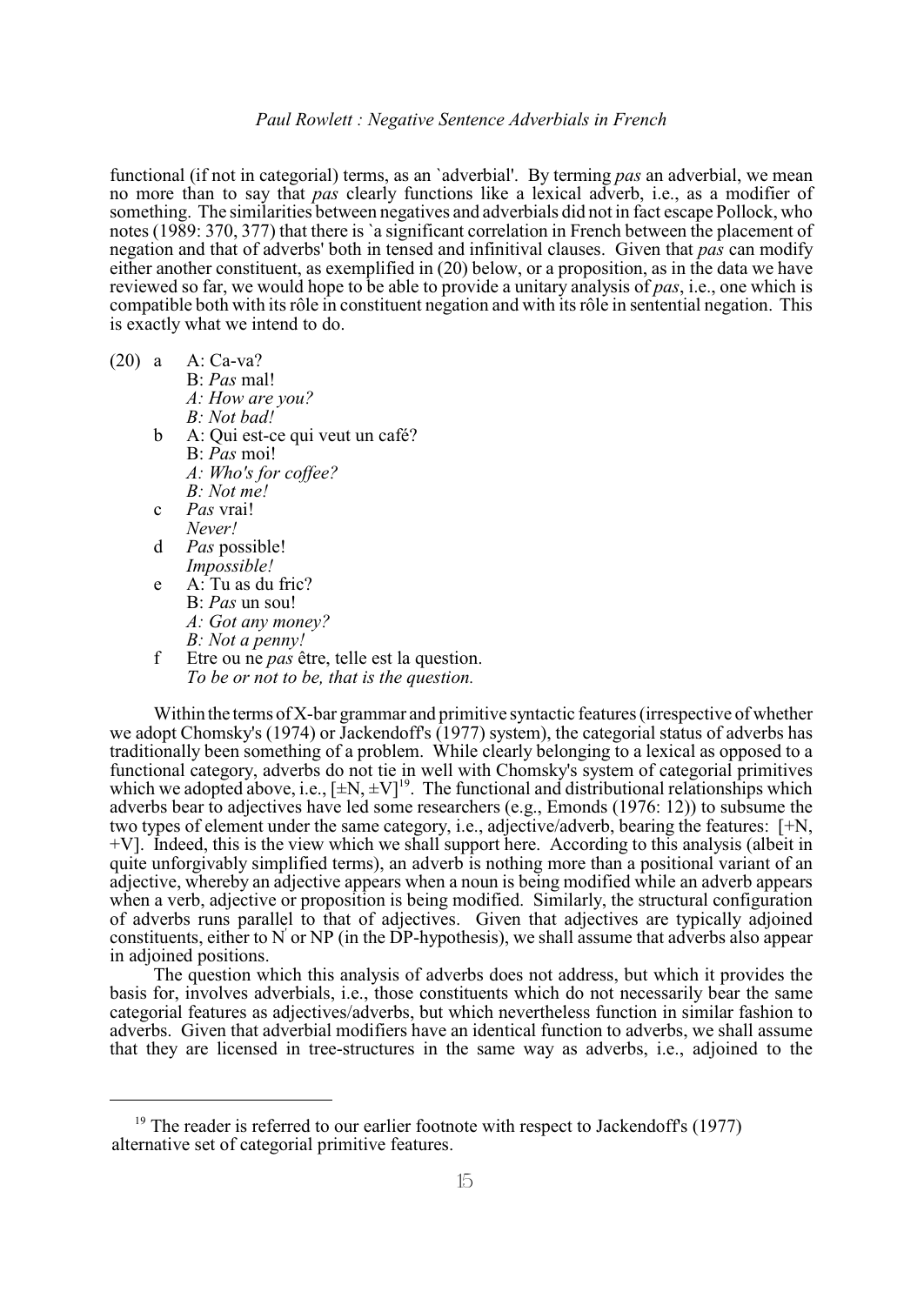constituent which they modify<sup>20</sup>. Thus, the class of VP modifying adverbials will be adjoined to VP or V in the same way as VP adverbs, while sentence adverbials will be adjoined at some higher point in tree structure as per sentence adverbs. (See Belletti (1990), based to a large extent, but not exclusively, on Italian, for an analysis of VP/sentence adverbs within the syntactic model we are assuming here, and the positions in which their appearance is licensed.) We are therefore arguing that adverbials are typically licensed in adjoined structures. We shall assume that *pas* is no exception to this generalisation. We shall leave in abeyance for the time being the issue of whether *pas* is a VP or sentence adverbial. This issue will be addressed below. What is important for the purpose of this section of our article is the fact that an analysis of a constituent like *pas* in terms of adjunction (i.e., with the structure:  $\left[ \begin{array}{c} a \\ a \end{array} \right]$ ) is clearly incompatible with Pollock's claim that *pas*is base-generated as the specifier of NegP. A specifier position is not an adjoined position.

Note also that, in Pollock's own presentation, not all negative adverbials are generated in the specifier position within NegP. He postulates that negative adverbials (`adverbs' as he terms them) other than *pas* are base-generated lower down in tree structures. For example, he posits (1989: 414) that *rien* appears in the specifier position of a NegP, headed by *ne* and generated in some post-verbal A-position, only to be moved to the specifier position of the clause NegP (see (21) where the trace  $e_j$  indicates the position in which *rien* is generated).

# $(21)$  [<sub>IP</sub> Pierre (n') [<sub>I</sub> a<sub>i</sub> ] [<sub>VP</sub> [<sub>Adv</sub> *rien<sub>j</sub>* ]  $e_i$  mangé  $e_j$  ]].

More importantly still, Pollock argues (1989: 414) that the negative adverbials *point*, *plus* and *guère* are generated in *`a* negative adverbial position in VP-initial position'. He is no more precise than this but we can assume some VP-adjoined position. If these elements are in fact VP modifying adverbials, then we would naturally endorse Pollock's claim here. However, we do not agree with everything about Pollock's analysis of these negative adverbials. First, and contrary to Pollock, we would like to include *pas* within this category of elements. Second, we disagree with his claim (1989: 414) that the entire NegP, headed by *ne* and with *point*, *plus* or *guère* in specifier position, is generated lower in the structure, i.e., adjoined to VP. This reservation notwithstanding, it is clear that there is a need, acknowledged by Pollock, for some negative adverbials of the type associated with *ne* to be generated lower in clause structure than the specifier position within the NegP positioned between the maximal functional projections bearing inflectional features: TP and AgrP.

Additional evidence to support an analysis which sees negative adverbials in French of the type under consideration here as being generated in (VP-)adjoined positions is provided by Belletti (1990) in cross-linguistic work on Romance. According to Belletti (1990: 57), `negative adverbs' in Italian *must* be able to appear in some VP-initial position. As above, we can assume this to mean some adjoined position. If our objective is to arrive at a grammar which is as constrained as possible, it should in the first instance be assumed that this is the *only* position in which these negative adverbs can be base-generated. The possibility that adverbs can appear in a multitude of positions at D-structure should only be envisaged in the light of positive evidence. Therefore, where we have reason to assume that adverbs of this class appear in the specifier position of NegP at S-structure, we should look first towards an analysis in terms of movement by virtue of the generalised movement rule Move- $\alpha$  which would lead to a more constrained model and which, all other things being equal, must be favoured against a model which allows these adverbs to be generated in more than one type of position, i.e., a VP-adjoined position, on the one hand, and the specifier position within NegP, on the other.

Taking all this evidence and analysis together, a significant generalisation could be captured

<sup>&</sup>lt;sup>20</sup> Sportiche's (1988: 429) `Adjunct Projection Principle' and Chomsky's (1986b: 16) general theory of adjunction, together, oblige `modifiers' to appear adjacent to their (non- $\alpha$  argument  $X^{\text{max}}$ ) `modifiee' or the head of their `modifiee'.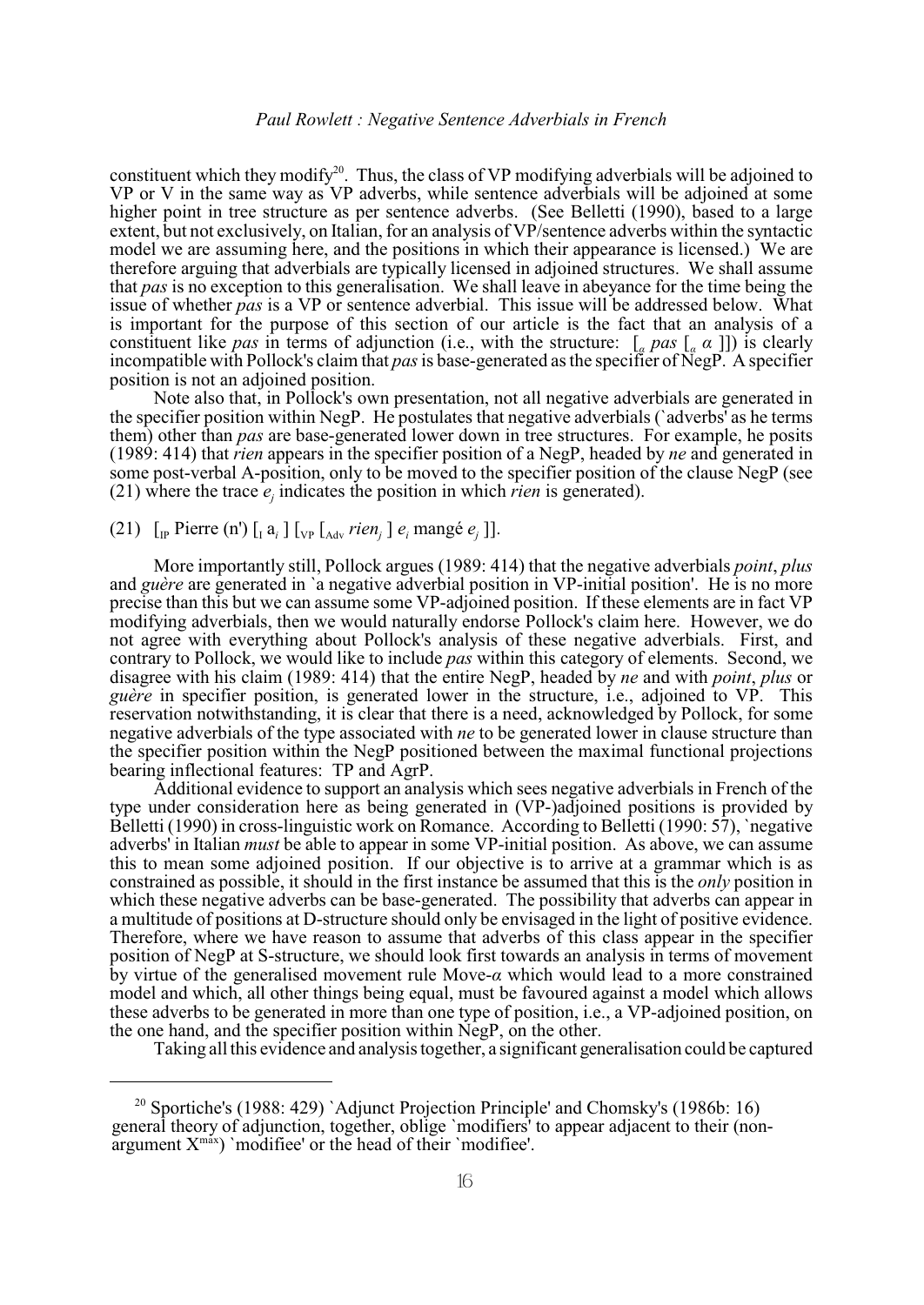if *all* these `negative adverbials' (including *pas*, which, as we mentioned above, Pollock excludes from being generated lower in clause structure than the specifier position within NegP) were generated in a lower position and, where necessary, subsequently raised to the specifier position within NegP which would, by definition, be empty. (See section 2.1.)

Having presented three independent arguments against Pollock's (1989) proposed analysis of *pas*, we would like to conclude this section by suggesting that the most important argument against Pollock's account of *pas* is the fact that there exists an alternative account of *pas* which elegantly characterises all the data which Pollock considers while avoiding the problems outlined above. In section 4, we propose such an account and argue our case. In section 3, we take something of an aside to consider some recent work by Battye and Obenauer, the results of which will be useful later.

### **3.0 `Quantification at a distance' and `nominal quantification'**

Before we proceed to offer our account of the syntax of *pas* which, in our opinion, is quite compatible with the spirit of the work of Pollock, etc., cited above, but which perhaps avoids some of the possible weaknesses of Pollock's proposal, we would ask the reader to bear with us while we consider some recent work by Battye, itself related to earlier work by Obenauer amongst others. In fact, much of the thrust of the argument in this section of the article hinges crucially on the work of Obenauer (1983; 1984) and Battye (1989; 1991). We acknowledge these authors at this point, and shall then take the liberty of not explicitly repeating our indebtedness to them in the course of the section. The reader is of course referred to these authors' own work for more details.

Consider the sentences in (22):

- (22) a J'ai lu beaucoup/trop/assez de romans.
	- b J'ai lu beaucoup/trop/assez des romans que tu m'as donnés.
	- c J'ai beaucoup/trop/assez lu *t* de romans.
	- d J'ai beaucoup/trop/assez lu *t* des romans que tu m'as donnés.

In the sentences in (22), made familiar by Obenauer (1983; 1984), *beaucoup*, etc., can be said, in an intuitive, pre-theoretical sense, to quantify the noun *romans*. This holds irrespective of the fact that the scope of the quantification might be thought to differ between  $(22a/b)$  on the one hand and (22c/d) on the other. In examples (22a/b), the scope of the quantifier is restricted to the direct object of which it forms a part ( $\begin{bmatrix} p_{\text{P}} \\ \text{P}} \end{bmatrix}$  de romans  $\begin{bmatrix} 1 \end{bmatrix}$ )<sup>21</sup>, while in examples (22c/d), labelled `quantification at a distance' (henceforth QàD) by Obenauer (1984), the scope of the quantifier extends to the entire predicate<sup>22</sup>. This semantic contrast between the two pairs of sentences in (22) is reflected in the position of the quantifier. As mentioned above, in  $(22a/b)$ , *beaucoup* is part of the direct object which it quantifies. In (22c/d), in contrast, the position of *beaucoup* is clearly not within the direct object; rather, it appears in some VP-initial position.

The account of these structures adopted in Battye (1991) and Obenauer (1983; 1984) is hinted at by the appearance of the symbol  $\tilde{t}$  in sentences (22c/d) above. As Battye terms it, 'the position marked  $\hat{t}$  is that with which the quantifier ... *beaucoup* ... [is] associated' (Battye 1991:

<sup>&</sup>lt;sup>21</sup> Working within an earlier theoretical framework, Obenauer (1983; 1984) offered the following structural analysis:

<sup>(</sup>a) V  $\left[_{NP}$  QP de N'] for non-QàD structures; and,

<sup>(</sup>b)  $QP V$  [ $_{NP}$  ec de N'] for QàD structures.

<sup>&</sup>lt;sup>22</sup> Obenauer (1983: 68; 1984: 156) suggests that Q aD structures are regarded as somewhat loose (*relâché*) by purists.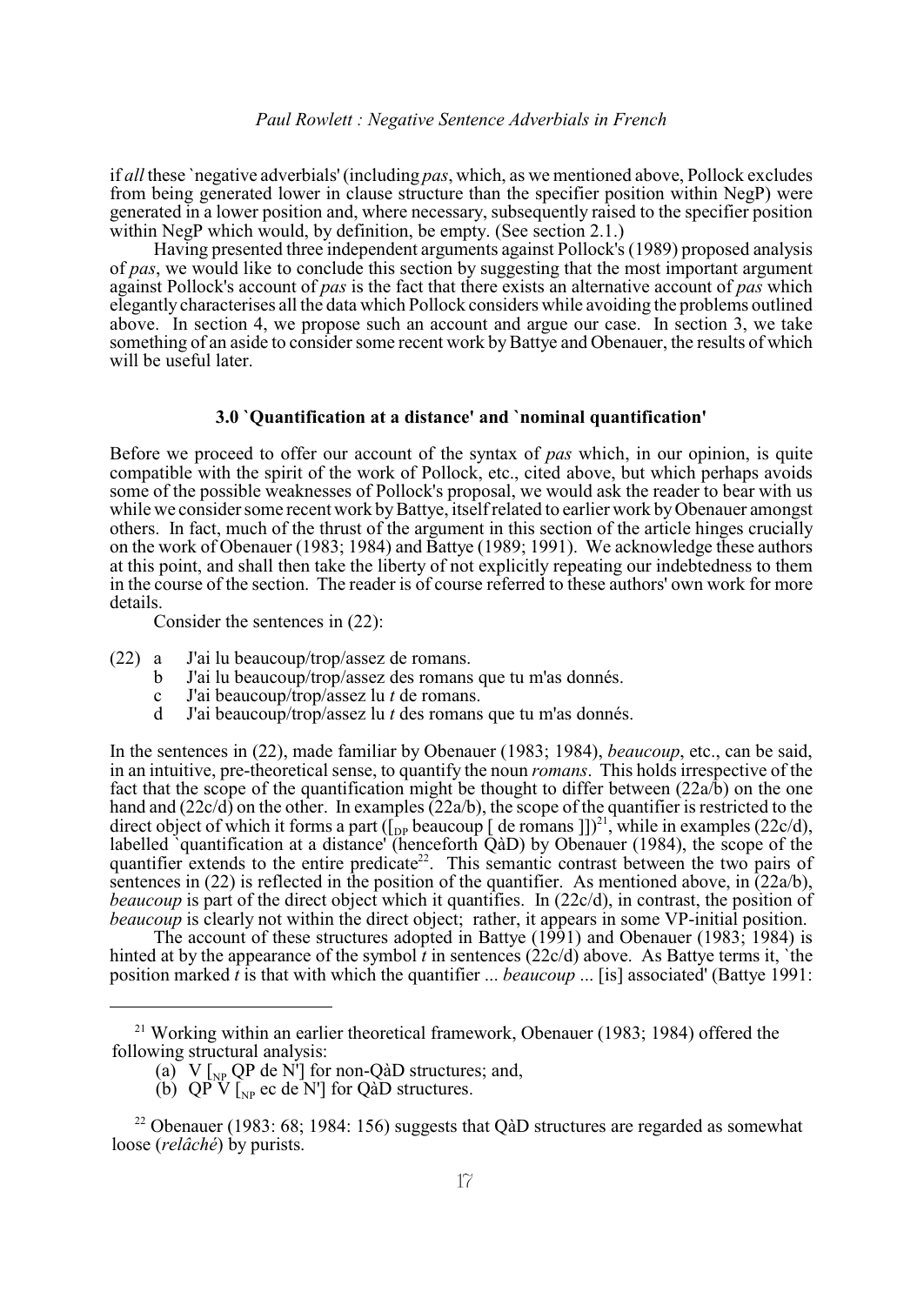23). Essentially, both Obenauer and Battye posit that, in examples (22c/d), i.e., where *beaucoup*, etc. do not appear within the direct object, the position which it would otherwise occupy within the direct object is filled by some null element. Thus, both researchers suggest that the direct objects in (22c/d) have the structure  $\lceil_{\text{NP}}$  EC  $\lceil$  de(s) romans  $\rceil$ , where EC represents an empty category of some kind. Both Obenauer and Battye assume that, in QàD structures, *beaucoup*, etc., and the empty category are 'linked' within the terms of Binding Theory, i.e., that the empty category is (A-)bound by *beaucoup*, etc. In Obenauer's (1983: 68-9) terms, the empty category ' is `localement lié par le quantifieur lexical qui ... se trouve en position A' (`locally bound by a ' lexical quantifier in an A-position'). '

With respect to the question of whether this binding is a result of movement or not, Obenauer neither commits himself one way or the other, nor does he express any interest in the issue, being much more concerned with the *interpretation* of QàD structures. For Obenauer (1984: 157-8), since S-structure configurations alone are important for analysing the interpretation of a given sentence, nothing rests on the transformational history of a structure. Kayne (1975: 29ff) and Battye (1991: 23ff), however, are bolder on this point. In the case of the former, no movement is invoked in the relationship between *beaucoup* and the empty category (but see Milner (1978: 690-2) for a critique of Kayne (1975: 29ff) on this point). In the case of the latter, the association between *beaucoup*, etc., and the empty category in these constructions is the relationship between an antecedent (in a pre-verbal A-position) and its trace. (What Battye (1991: 23) actually says with respect to QàD structures is that the quantifiers "seemingly `float' backwards off the noun phrase in direct object position". We have interpreted this as a movement approach to QàD, although Battye himself does not propose any structural analysis of the mechanics involved.) For our part, we would like to postpone detailed discussion of any possible approaches to QàD within a movement framework until section 4 where we shall be able to include negative sentence adverbials in the discussion. The reader is referred to Kayne (1975), Battye (1991), Milner (1978: 690-2) and the references cited there for details of the arguments for and against a movement analysis of QàD.

A necessary corollary of Battye's (movement) analysis (according, at least, to Battye (1989)) is that the quantifier item which appears, on the surface, either attached to or detached from its NP must also be able to function independently as an adverbial constituent. This can be seen to be true in examples (23) below, where the quantifier appears in a clause containing an intransitive verb (23a) and in a clause containing a transitive verb governing a definite direct object (23b). Given that there is no indefinite direct object, *beaucoup*, etc., cannot possibly start out within such a position.

- (23) a J'ai beaucoup/trop/assez voyagé.
	- b J'ai beaucoup/trop/assez applaudi la soliste.

This is not to say that the reverse also applies. As Milner (1978: 690-2) illustrates, it is not the case that all adverbial elements which can function as in (23) can also function in association with the indefinite direct object of a transitive verb. For example, although both *énormément* and *abondamment* can appear as VP-adverbials, the former can appear in association with an indefinite direct object while the latter can not, as illustrated in (24b/c) below, taken from Milner (1978: 691, his example (53)).

- (24) a J'ai énormément lu. / J'ai abondamment lu.
	- b J'ai énormément lu de livres. / \*J'ai abondamment lu de livres.
	- c J'ai lu énormément de livres. / \*J'ai lu abondamment de livres.

Indeed, Milner uses these distribution patterns to argue (against Kayne (1975)) that QàD structures are derived from non-QàD structures. His argument is centred on the ungrammaticality of *\*J'ai abondamment lu de livres* which contrasts strongly with the acceptability of *J'ai abondamment lu*. Kayne argues that elements like *énormément/ abondamment* are base-generated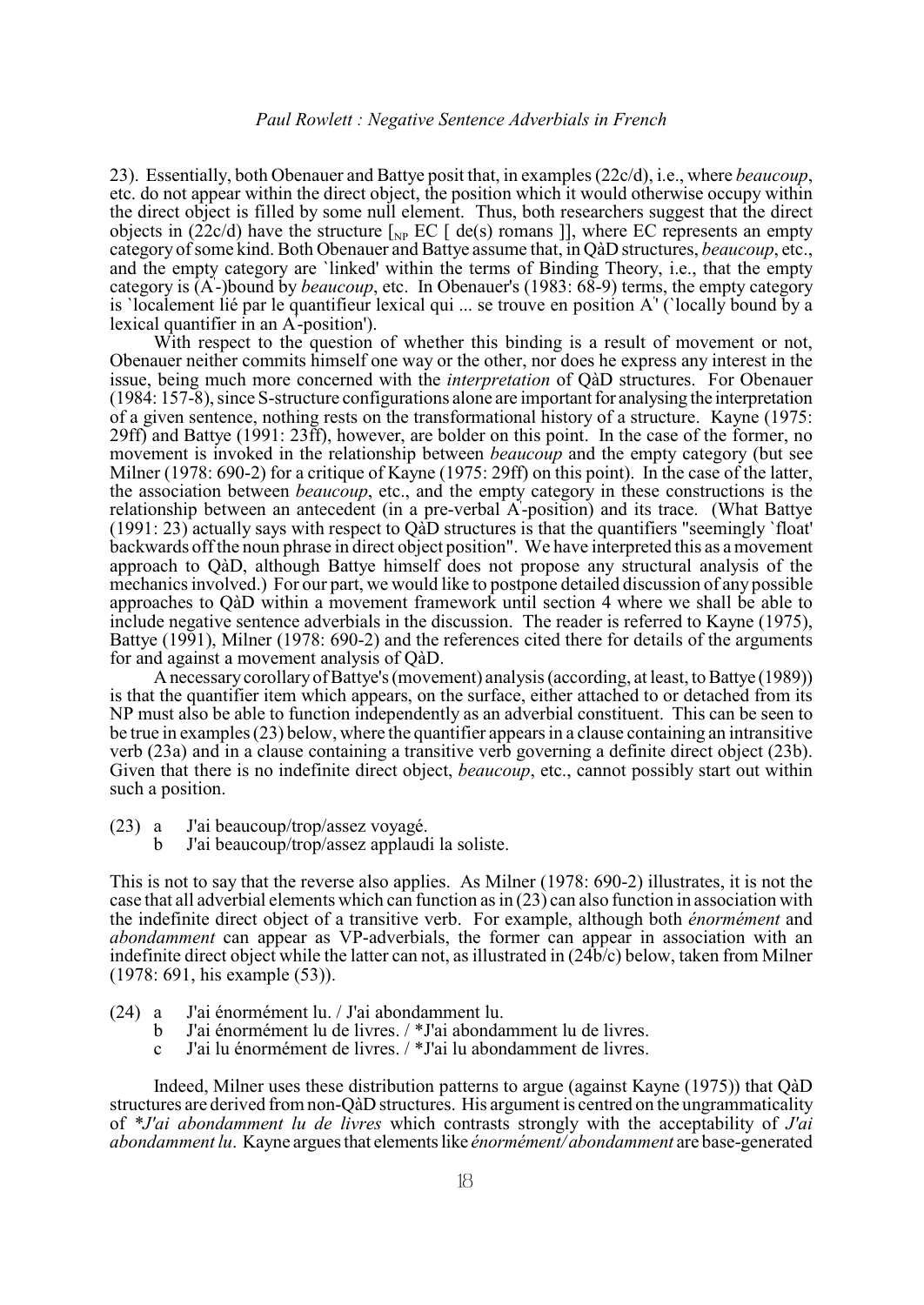in VP-initial position not only in strings (24a) but also in strings (24b) above. If this is indeed the case, we have the problem of accounting for why the two strings in  $(24a)$  are acceptable while, in (24b), only the string containing *énormément* is grammatical. If, alternatively, and as Milner (1978) proposes, the QàD strings in (24b) are derived from the non-QàD strings in (24c), then the unacceptability of the string in (24b) containing *abondamment* can be accounted for in straightforward fashion. This particular element cannot appear in a (derived) QàD structure for the simple reason that it cannot appear in the relevant (base-generated) non-QàD structure.

With respect to the syntactic category of these 'adverbials', Battye (1991) claims that, unlike other quantifiers in French (where the term quantifier refersto the semantic nature of the elements concerned as opposed to any syntactic categorial feature), the quantifiers exemplified in sentences (22) are neither adjectives (cf. *quelques*) nor determiners (cf. *plusieurs*). Rather, Battye (1989; 1991) adopts Abney's (1987) DP-analysis to argue that these elements, marked with the feature [+quantification], are in fact generated as the head of their own full NP complements of an empty D. (Cf. Obenauer (1983; 1984: 155) who analyses *beaucoup*, etc. as categorial adverbs.) The reader will doubtlessly have noticed the similarities between what Battye is saying here and what he had to say regarding the traditional partitive article and plural indefinite article, which we reviewed in section 2.2 above. Here, the nominal quantifier *beaucoup* functions in similar fashion to the (nominal) operator-variable we posited in those indefinite DPs, the difference being that, unlike the operator-variable, which subcategorises for a PP complement, *beaucoup*, etc., can select either a PP or an NP complement. (See (18/19).) Thus, Battye calls this the class of `nominal quantifier'.

In summary, then, the class of `nominal quantifier' in French can be seen to be characterised by a number of properties, namely:

- (a) They bear the primitive syntactic categorial features of nouns, i.e.,  $[-V, +N]$ .
- (b) They bear the pseudo-semantic feature [+quantification].
- (c) They can be licensed as the head of the NP complement of an empty D within an indefinite DP, itself governed by a verb, i.e., as the verb's direct object.
- (d) They can appear in QàD structures (in the case of lexical `nominal quantifiers', at least).
- (e) They can function, independently of an indefinite direct object DP, as a (VP-) adverbial.

As an alternative to Pollock's (1989) account of negative clauses in French, and of *pas* in particular, we would like, in section 4 below, to propose, after, e.g., Battye (1989: 29fn11), that *pas* be subsumed under Battye's (1991) class of `nominal quantifier'. That is, instead of analysing *pas* as a maximal projection, i.e., as the specifier of *ne* within NegP, we analyse this element rather as the head of an NP generated lower in clause structure, independently of NegP. We therefore posit that the categorial status of the element is noun, in exactly the same way that Battye (1989) analyses *beaucoup*, *trop* and *assez* as nouns. This is credible, at least if one considers the derivation of *pas* from the Latin nominal *passum* (`a step').

(25) NP

Spec

N Comp

'

*pas* ...

#### **4.0** *pas* **as a nominal quantifier**

In this section, we would like to endorse the claim, made by Battye (1989: 29fn11), that *pas* can indeed be subsumed under the category of nominal quantifiers, i.e., like *beaucoup*, etc. In fact,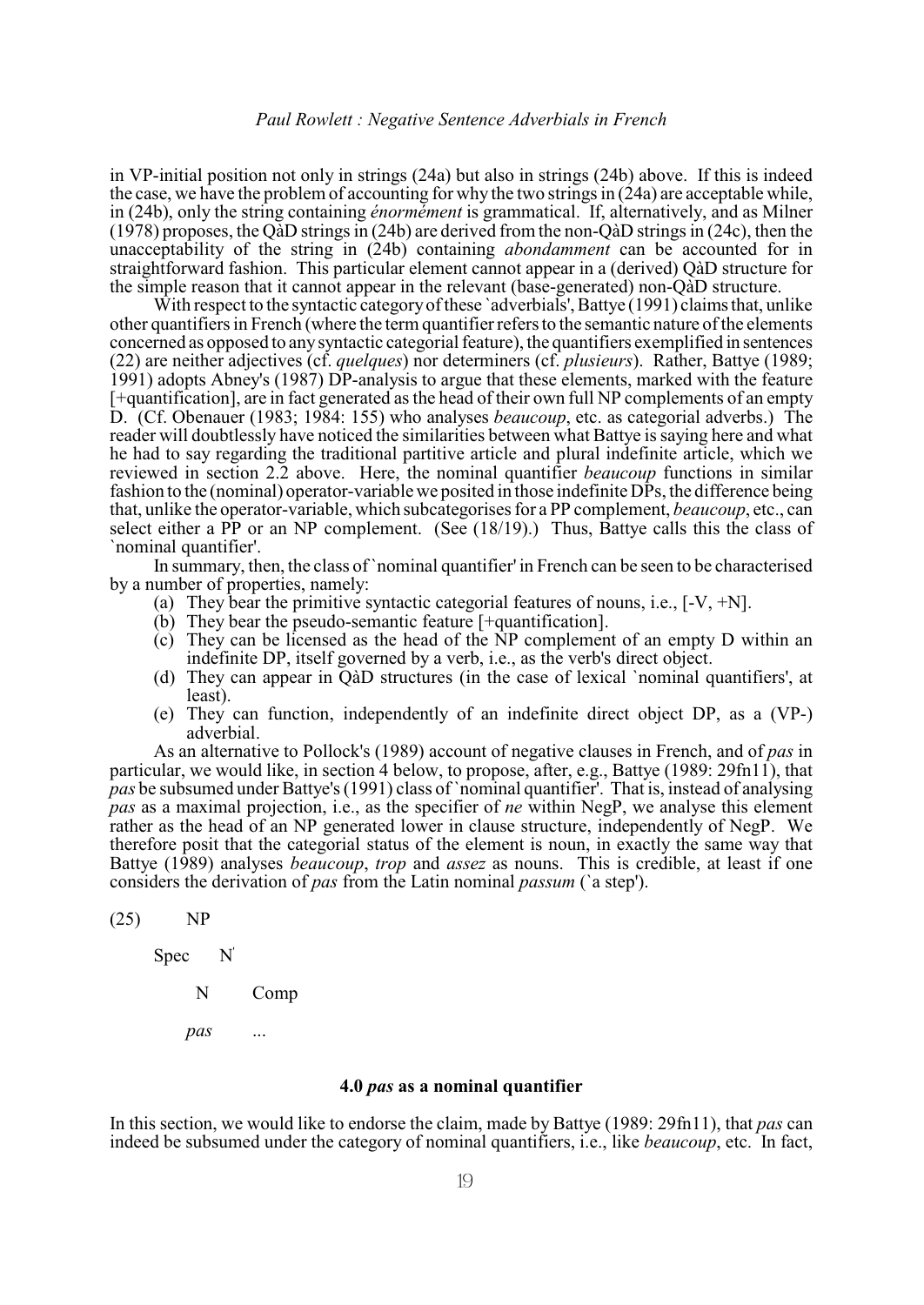in his own writing, Obenauer (1983; 1984) also subsumes (*ne*...)*pas* under the same category of elements as *beaucoup*, etc. However, unlike Battye, Obenauer classes all these elements as adverbs. Moreover, having illustrated the use of *ne...pas* in QàD structures<sup>23</sup>, Obenauer states quite explicitly that he does not intend to concern himself with any analysis of the syntax of sentential negation. In a somewhat similar vein, Battye (1989) includes *pas* in his inventory of `nominal quantifiers' in a footnote, but does not go any further. We would like to support Battye's claim here, i.e., that *pas* is a nominal. To do so, we shall endeavour to show that *pas* belongs to the same group of elements as *beaucoup*, etc, which we have already analysed as nominals. Working on the logic that elements of the same type behave in the same way, we shall show that the distribution of *pas* reflects that of *beaucoup*, etc.

First, like *beaucoup*, etc., and as predicted by Battye (1989), *pas* can be used, not only in association with indefinite direct objects, but also in clauses which do not contain indefinite direct objects, i.e., independently as an adverbial constituent, as in examples (26) below:

| (26) | a<br>b<br>$\mathbf{C}$             | La petite Elise<br>La petite Elise<br>La petite Elise ne     |               | voyage<br>voyage beaucoup (etc.)<br>voyage pas |                      | dans le nord de la France.<br>dans le nord de la France.<br>dans le nord de la France.                      |
|------|------------------------------------|--------------------------------------------------------------|---------------|------------------------------------------------|----------------------|-------------------------------------------------------------------------------------------------------------|
| (27) | a<br>b<br>$\mathbf{c}$             | La petite Elise<br>La petite Elise<br>La petite Elise n' a   | a<br>$\rm{a}$ | beaucoup (etc.)<br>pas                         |                      | voyagé dans le nord de la France.<br>voyagé dans le nord de la France.<br>voyagé dans le nord de la France. |
| (28) | a<br>$\mathfrak b$<br>$\mathbf{c}$ | La petite Elise<br>La petite Elise<br>La petite Elise n'aime | aime<br>aime  | beaucoup (etc.)<br>pas                         |                      | les monuments de Paris.<br>les monuments de Paris.<br>les monuments de Paris.                               |
| (29) | a<br>b<br>$\mathbf{c}$             | La petite Elise<br>La petite Elise a<br>La petite Elise n' a | a             | beaucoup (etc.)<br>pas                         | aimé<br>aimé<br>aimé | les monuments de Paris.<br>les monuments de Paris.<br>les monuments de Paris.                               |

As this array of data shows, *pas* not only fills the same slot, in linear terms, at least, as *beaucoup*, etc.; it also has the same adverbial function.

Second, in the same way that the distribution of *beaucoup*, etc. in QàD structures is restricted (as discussed in Obenauer (1983; 1984)), so the distribution of *pas* seems to be subject to the same restriction. To be precise, among the class of transitive verbs in French, Obenauer (1983; 1984) distinguishes between those which are compatible with QàD and those which are not. The first group is illustrated in (30) below (Obenauer's examples (6), (1983: 68)), the second in (31) (Obenauer's examples (12), (1983: 70)):

(30) a A. a trop lu de romans policiers.

b Max a (très) peu composé de sonates.

(31) a \*Le critique a peu apprécié de films.

- b \*Son regard a beaucoup impressionné de minettes.
- c \*La réorganisation a beaucoup accéléré de procédures.
- \*La nouvelle a beaucoup inquiété d'experts.
- e \*Une fois installé loin de la ville, il a beaucoup regretté d'amis.

<sup>&</sup>lt;sup>23</sup> As mentioned in an earlier footnote, Obenauer (1983; 1984) comments that  $\widehat{Qa}D$ structures are regarded by purists as being somewhat loose. Presumably, he would include QàD structures involving *ne*...*pas* within this judgement!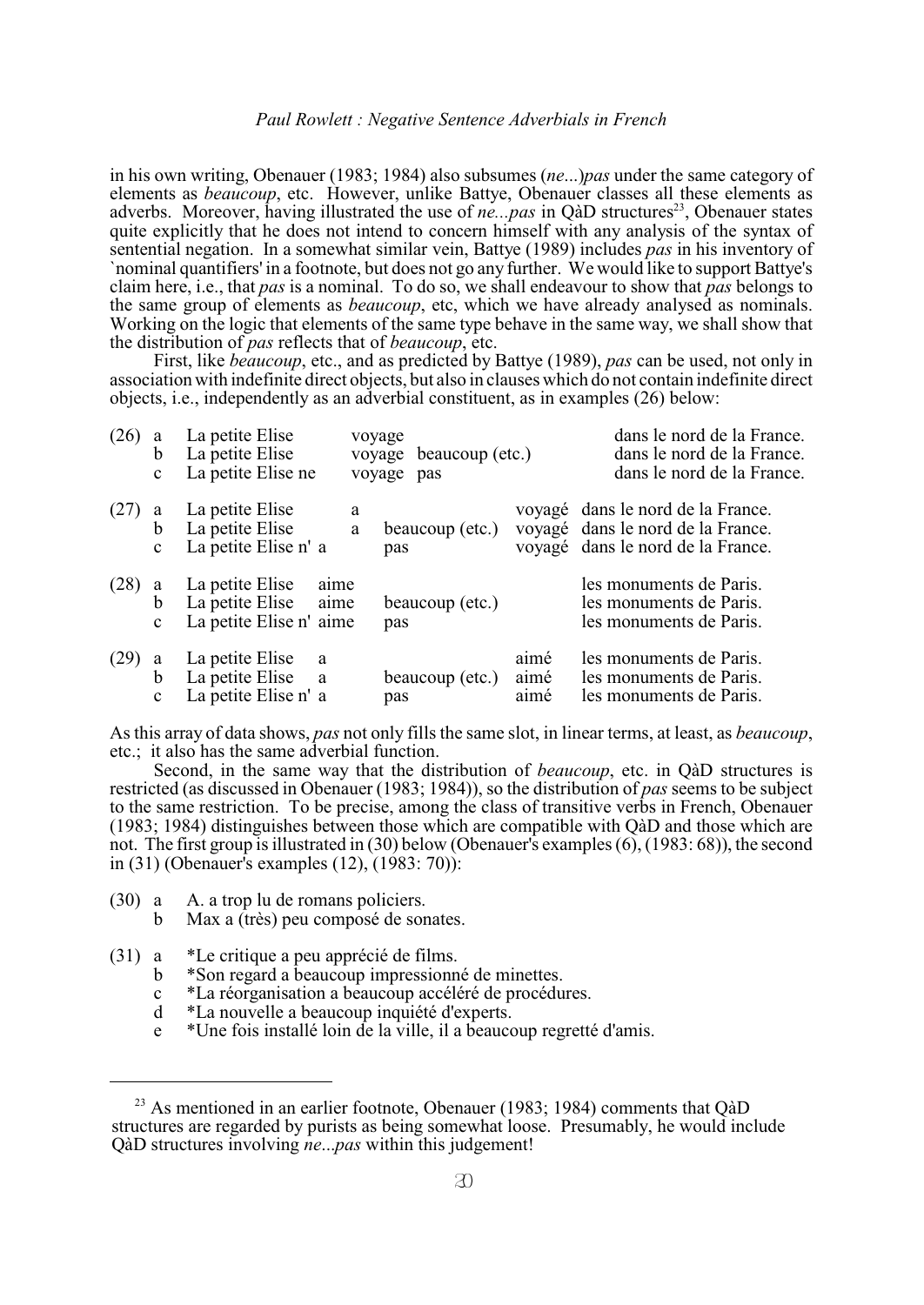Obenauer accounts for these differences in terms of what he calls `VP-quantification'. What Obenauer means by this is simply that, in QàD structures, i.e., where *beaucoup*, etc., are separated from the direct object they quantify, the quantification relationship is upheld by virtue of *beaucoup*, etc., quantifying the entire VP and, hence, the direct object. Working on the assumption that, where *beaucoup*, etc., appear in QàD structures, their adverbial reading is in terms of frequency as opposed to intensity (as a consequence of their original position within the direct object), QàD will not be possible with just those transitive verbs which are incompatible with a frequency reading for this type of adverbial element, e.g., those in (31) above, which Obenauer classifies as intensity verbs. What is important here is that the appearance of *pas* in (QàD) structures containing transitive verbs from this group also produces strings which are bizarre<sup>24</sup>, as illustrated in (32) below, which are otherwise identical to (31) above:

- (32) a \*?Le critique n'a pas apprécié de films.
	- b \*?Son regard n'a pas impressionné de minettes.
	- c \*?La réorganisation n'a pas accéléré de procédures.
	- d \*?La nouvelle n'a pas inquiété d'experts.
	- e \*?Une fois installé loin de la ville, il n'a pas regretté d'amis.

While accepting that the fact that these strings are not considered totally unacceptable is a potential problem for our analysis here, we nevertheless conclude that *pas* belongs to the same group of elements as *beaucoup*, etc.

Having argued that *pas* can indeed be subsumed under the category of elements as *beaucoup*, etc., we shall, in the following two subsections, attempt to provide an account of the syntax of all these items with reference to Battye's `nominal quantification'. We shall do this with respect to two quite distinct constructions. In section 4.1, we look at *pas* as it is used to negate sentences containing a transitive verb governing an indefinite direct object. In section 4.2, we look at how *pas* is used to negate other sentences. Finally, in section 4.3, we consider where our analysis of the syntax of *pas* leaves us with respect to a number of issues.

# **4.1** *pas* **as a nominal quantifier (in clauses containing a transitive verb with an indefinite direct object DP)**:

In this subsection, we shall be assuming the  $(DP_{def})$  structure in (33) below as the canonical Dstructure from which sentences (22) above are derived:

(33)  $\int_{DP} \int_{Spec} e \int_{D'} \int_{D} \varphi \int_{N} \int_{Spec} e \int_{N'} \int_{N} \rho \alpha s \int_{N'} NP$ ]]]]

This structure is identical to (18) above, except:

- (a) for the presence of the lexical quantifier noun *pas* in the position occupied, in (18), by the operator/variable; and,
- (b) for the fact that *pas* subcategorises for an NP as opposed to a PP complement.

*Pas* is the zero-level head of the NP complement of an empty determiner  $\begin{bmatrix} 0 & \varphi \end{bmatrix}$ . In turn, *pas* takes its own NP complement. As a nominal, *pas* will absorb the accusative Case assigned under government by the verb. Thus, for the NP complement of *pas* to receive Case, the prepositional Case-marker *de* is inserted.

 $^{24}$  While native speakers do not, in general, find these examples totally unacceptable, in contrast to the strings in (31), these strings are considered by some native speakers to be somewhat odd, especially examples (32c-e). The fact that these examples are considered less unacceptable than the totally ungrammatical strings in (31) might be due to the fact that, although frequency adverbs are in theory incompatible with these transitive verbs, where that frequency is reduced to zero, i.e., with *pas*, the incompatibility is not as marked.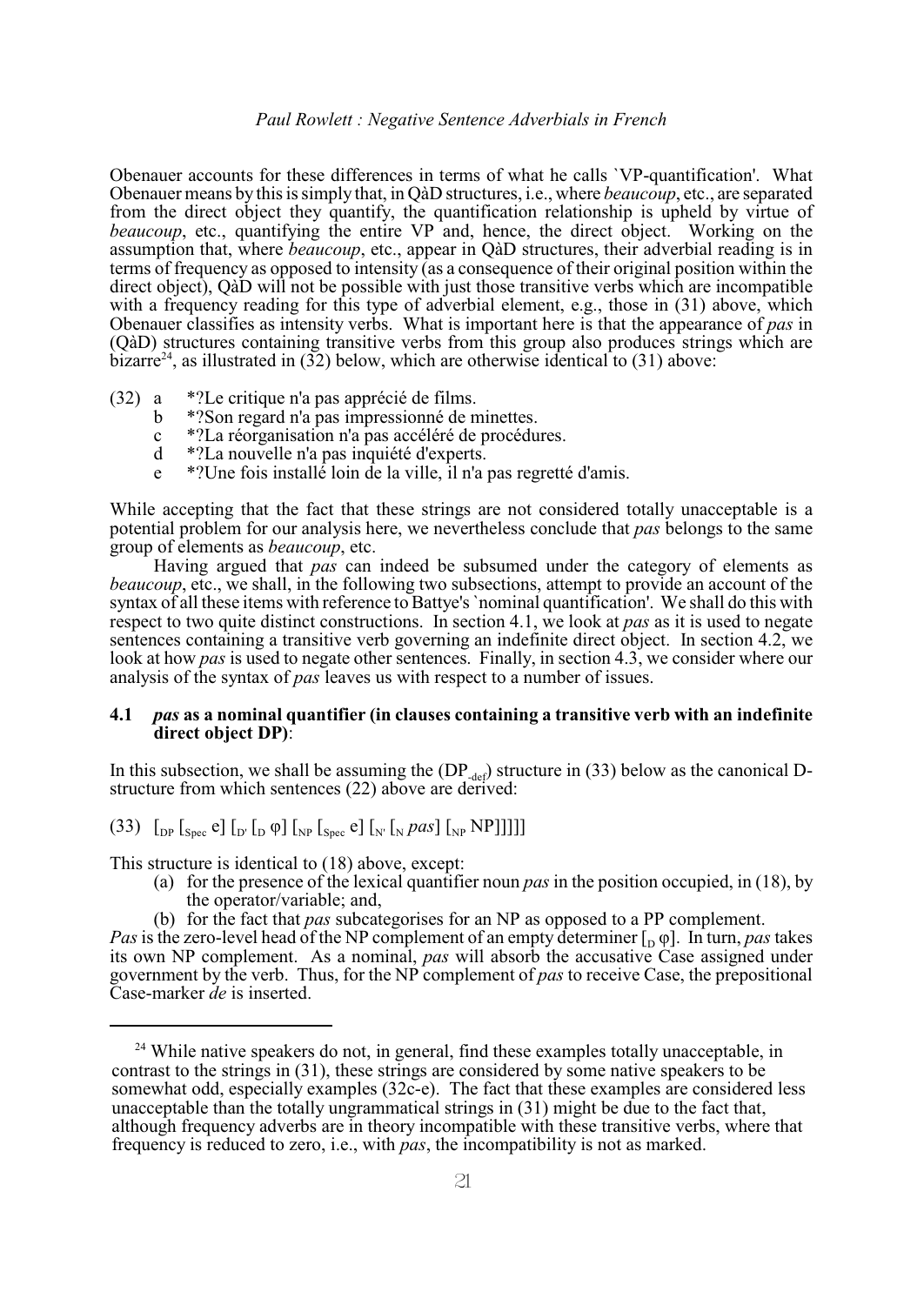We shall account for the appearance of *pas* in QàD structures derivationally, i.e., in terms of Move-*á*. Below, we offer an account of how the familiar superficial structures, illustrated in (22) above, might be derived. Given that we wish to maintain Battye's claim that *pas*is a member of the same group of quantificational `adverbials' as *beaucoup*, etc., and the variable, we shall endeavour to make our analysis compatible with the behaviour of all these elements.

If we first compare our basic structure (33) above with Obenauer's original QP (Quantifier Phrase) analysis of QàD and related structures, in (34) below, a major difference between the two becomes apparent:

# (34)  $\left[_{NP}\right]\left[_{QP}\right]$  de N<sup>'</sup>]

The major difference to which we are refering concerns the status, in terms of X-bar theory, of the quantificational `adverbial'. In Obenauer's model, the quantifier is a maximal projection in its own right. In our model, in contrast, pas, *beaucoup*, etc. are  $X^0$  (i.e., N) constituents, daughters of an  $N'$  node and sisters of a maximal projection.

This difference is significant in that the versatility of the generalised movement rule, Move- $\alpha$ , is determined in part by the status, again in terms of X-bar theory, of the relevant constituent. Although  $X<sup>max</sup>$  constituents can be adjoined to other  $X<sup>max</sup>$  constituents and can be moved into (higher) empty specifier positions, the movement which an  $X^0$  constituent can undergo is much more restricted. The only movement available to a head constituent is:

(a) cliticisation, i.e., adjunction to a functional head (see Kayne (1991)); or,

(b) incorporation (see Baker (1988)) into an (immediately<sup>25</sup>) higher head position, e.g., in the way that a lexical verb is incorporated into the T position, then into the Agr position in order to be associated with the necessary tense and agreement features, as discussed above.

Thus, by positing that *beaucoup*, etc., are  $\overline{X}^{\text{max}}$  constituents, Obenauer was able to argue that they can appear in some (adjoined) VP-initial position (either base-generated there or moved there courtesy of Move- $\alpha$ ). On the face of it, this option is not going to be open to us if we posit that *beaucoup*, etc. are head constituents. The constraints of X-bar theory will not permit a head constituent to be base-generated in a position adjoined to the maximal projection VP, while the constraints which apply to Move- $\alpha$  will not allow a head to be moved from a VP-internal  $X^0$  Aposition to a VP-adjoined  $X^{max}$  A-position. This is a problem which needs to be resolved if our account of the syntax of *pas* is to be compatible with the way we understand the behaviour of *beaucoup*, etc., i.e., in terms of Obenauer's VP-quantification outlined above, which we would like to account for within a movement framework.

Our approach to this problem will hinge crucially on an initial application of Move-*á*, the results of which are variously referred to in the literature as extraposition, right dislocation or Heavy NP Shift. Essentially, what is involved is the movement of a maximal projection (here the NP complement of *pas*, *beaucoup*, etc.) from within a DP to an adjoined position, to the right of VP, as shown in (35) below, which is possible since the NP can take its Case- marker with it.

 $25$  See our comments, in section 1 above, on Roberts' (1991) proposals to loosen this restriction.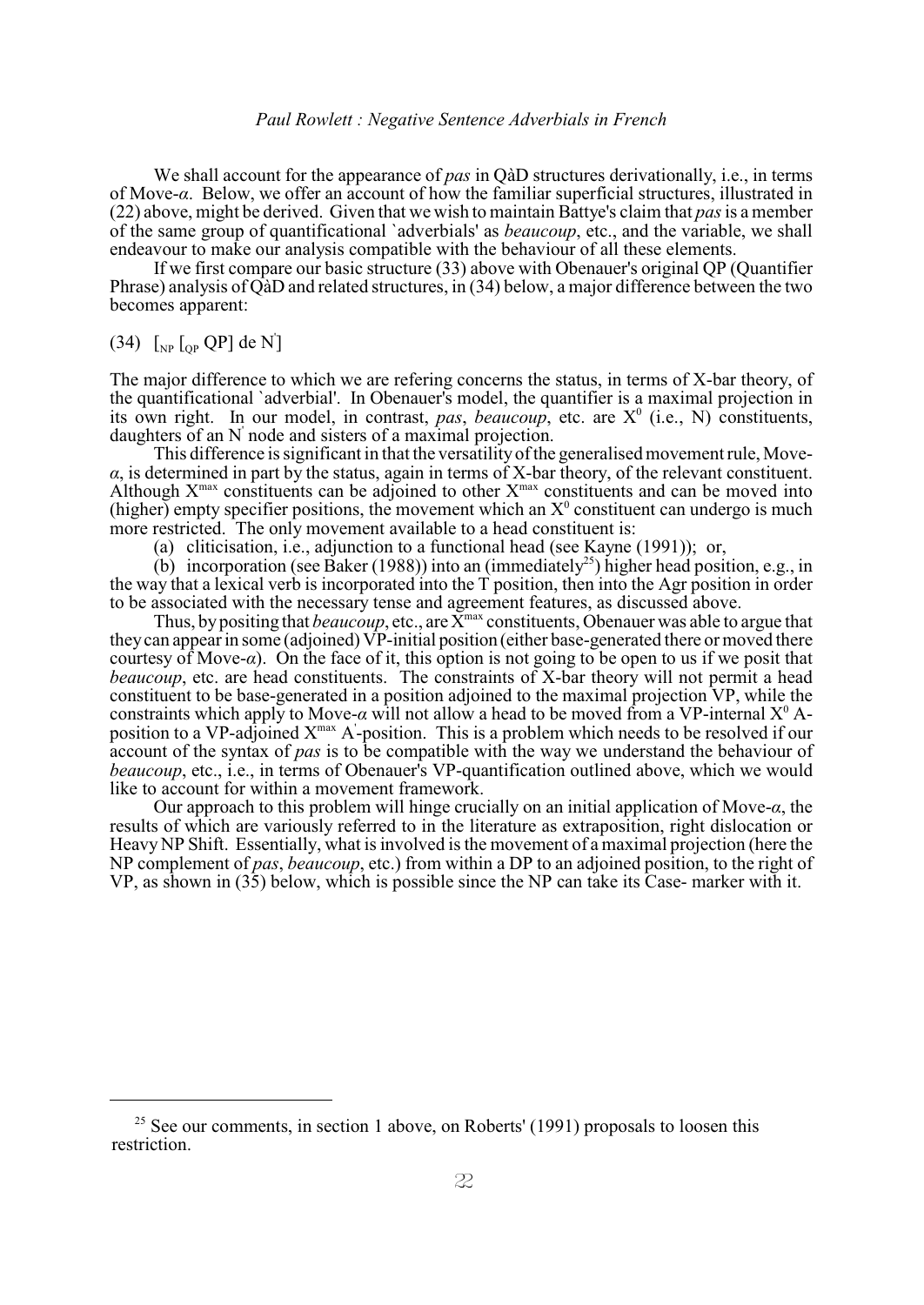

Once the complement of *pas* has been moved to the right, the DP of which *pas* is the head N is free to move independently, i.e., without the need for the NP complement to be moved as well. Given Obenauer's analysis of the restriction which bars strings such as those illustrated in (31/32) above, i.e., in terms of VP-quantification, we assume that Move- $\alpha$  adjoins this DP to VP, as illustrated in  $(36)$  below<sup>26</sup>.

| (36) |        |         |       | <b>VP</b> |           |       |             |
|------|--------|---------|-------|-----------|-----------|-------|-------------|
|      |        | $DP_j$  |       |           | <b>VP</b> |       |             |
|      |        | $D^{'}$ |       | <b>VP</b> |           |       | $NP_i$      |
|      | D      |         | NP    | NP        | ${\rm V}$ |       |             |
|      | $\phi$ |         | N'    |           | $\rm V$   | DP    | de journaux |
|      |        | N       | NP    |           | achète-   | $t_j$ |             |
|      |        | pas     | $t_i$ |           |           |       |             |

By adjoining the DP containing *pas* (or *beaucoup*, etc. in the case of QàD structures) to VP, we can provide an explanation for the strings in (31) and (32) above which Obenauer/our informants find unacceptable or somewhat bizarre respectively. We would like to suggest, however, that the DP does not appear in this VP-adjoined position at S-structure; rather, we propose:

(a) that a second application of Move- $\alpha$  adjoins this DP to TP; and then,

 $(b)$  that a third application of Move- $\alpha$  moves it to the specifier position within NegP, as shown in (37) below.

<sup>&</sup>lt;sup>26</sup> We therefore assume that the antecedent of the extraposed NP can properly bind its trace, the complement of *pas*, i.e., by means of reconstruction.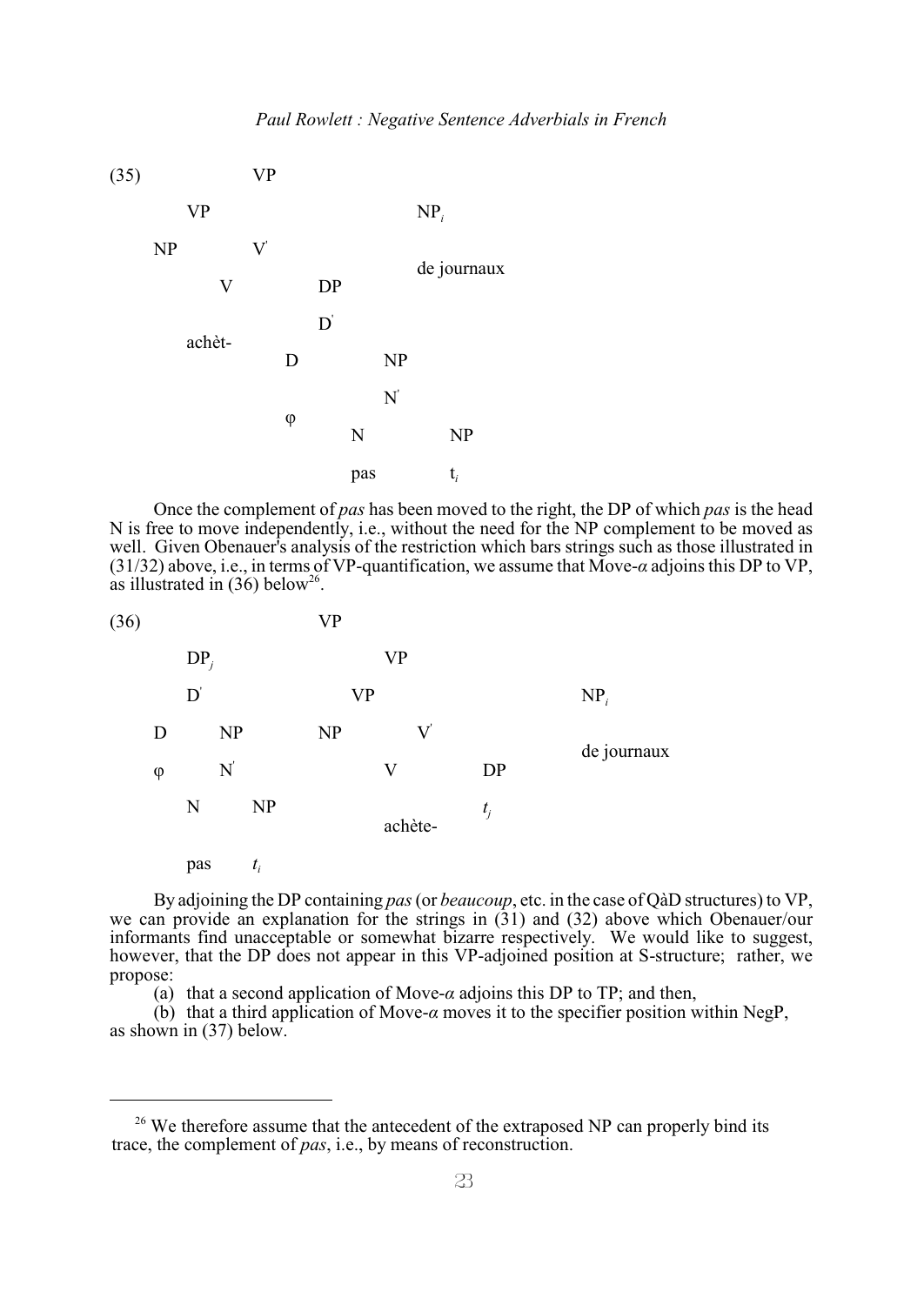(37) AgrP



Once in the specifier position within NegP, the negative (DP) element *pas* enters into a specifier-head agreement relationship with the negative clitic particle *ne* under the head Neg node, before *ne* cliticises onto the higher Agr node. In this way, although there are two 'parts' to sentential negation in these French constructions, only one instance of negation is understood. This also provides a rationale for why QàD is effectively compulsory in the case of *pas*. Consider (38)-(39) below. In contrast with *beaucoup*, etc., *pas* cannot remain in its D-structure position. Were it to do so, it could not enter into a specifier-head agreement relationship with *ne* under the Neg node and, as a consequence, there would arguably be two instances of negation within the same clause, each possibly canceling the other out and leading to a positive interpretation. We are therefore arguing that the NegP with which *ne* is associated is the same NegP as the one with which *pas* is associated. Given that we have been assuming, for the reasons mentioned briefly in section 1.0 above, that the NegP with which *pas* is associated is no lower in clause structure than the lower of the two functional projections encoding verbal inflectional morphology, we conclude that the only NegP which isrealised in French is the one which Zanuttini (1991) labels NegP-1, i.e., that NegP in French cannot be the complement of TP.

(38) a J'ai vu  $\begin{bmatrix} p_{\text{P}} \\ p_{\text{S}} \end{bmatrix}$  b Le professeur a corrigé  $\begin{bmatrix} p_{\text{P}} \\ p_{\text{S}} \end{bmatrix}$  trop

b Le professeur a corrigé  $\begin{bmatrix} p_{\text{p}} \\ p_{\text{p}} \end{bmatrix}$  trop de papiers].<br>c Monsieur le curé a bu  $\begin{bmatrix} p_{\text{p}} \\ p_{\text{p}} \end{bmatrix}$  assez de vinl.

- Monsieur le curé a bu  $\lbrack_{\text{DP}}$  assez de vin].
- (39) a \*Je n'ai vu  $\begin{bmatrix}$  [<sub>DP</sub> pas de films].<br>
b \*Le professeur n'a corrigé  $\begin{bmatrix}$ [
	- b \*Le professeur n'a corrigé  $\begin{bmatrix} p_P \\ p_R \end{bmatrix}$  pas de papiers].<br>c \*Monsieur le curé n'a bu  $\begin{bmatrix} p_R \\ p_R \end{bmatrix}$  pas de vin].
	- \*Monsieur le curé n'a bu  $\mathcal{L}_{\text{DP}}$  pas de vin].

#### **4.2** *pas* **as a nominal quantifier with adverbial function (in other clauses)**:

In this subsection, we shall turn our attention to clausal structures which do not contain a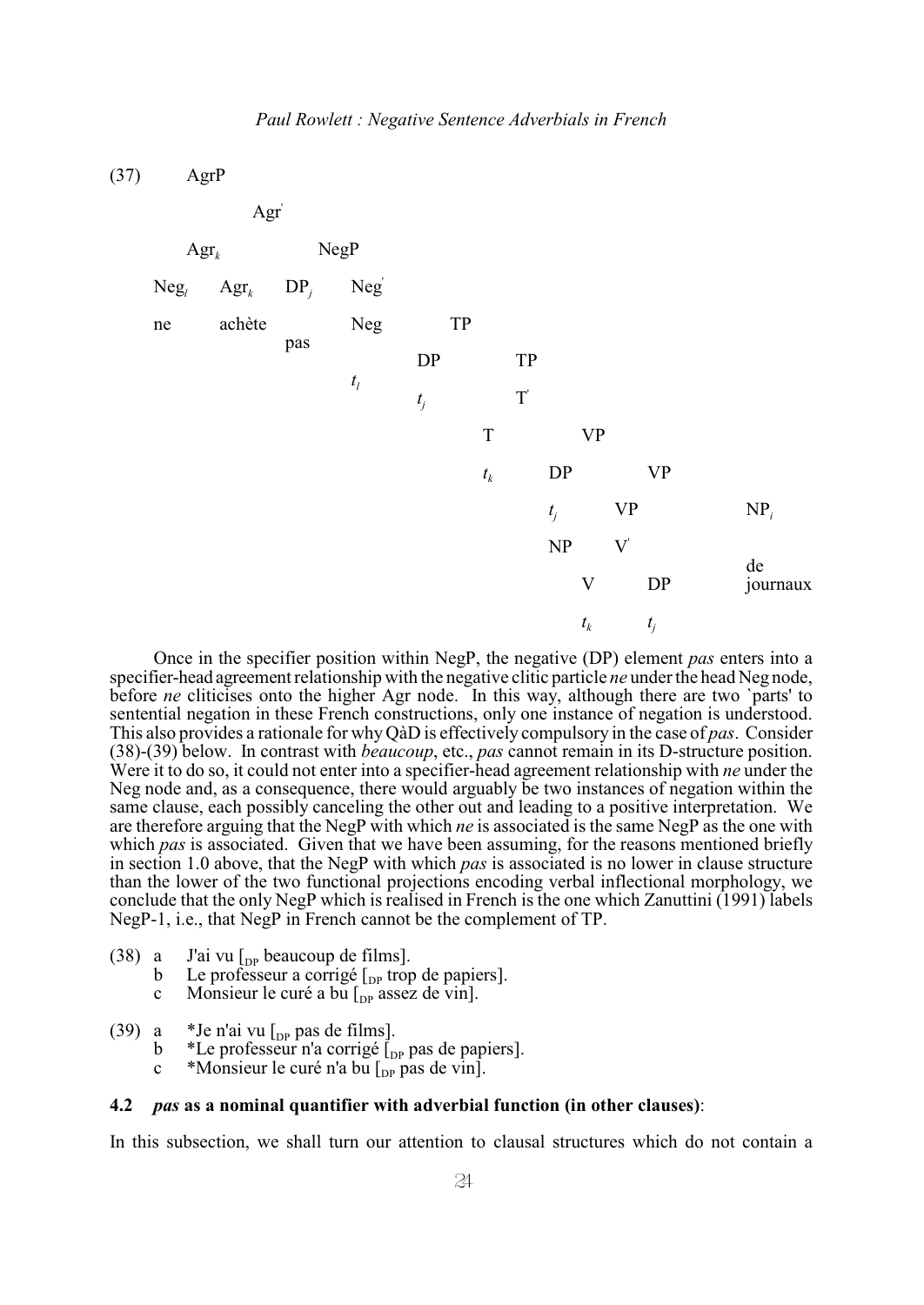transitive verb governing an indefinite direct object DP, i.e., clausal structures for which it would not be possible to posit that the negative element *pas* is base-generated within the direct object DP. We shall therefore be considering:

- (a) clauses containing an intransitive verb, as in (23a) above; and,
- (b) clauses containing transitive verbs governing a definite direct object DP, as in (23b) above.

In our analysis, which we would like to apply to both these sentence patterns, we shall argue, contrary to Pollock, that, where *pas* is used to negate a proposition of kind (a) or (b) above, i.e., where there is no indefinite direct object DP within which *pas* could appear at D-structure, *pas* is nevertheless not base-generated in the specifier position within NegP. Quite apart from the reasons we detailed in section 2 above for our rejection of any analysis which suggests that *pas* is base-generated in the specifier position within NegP, we shall, in addition, naturally wish to make our proposals here reflect as much as possible:

- (a) the proposals we made in the previous subsection; and,
- (b) the syntax of *beaucoup*, etc.

Thus, instead of thinking in terms of *pas* being base-generated in the specifier position within NegP, we would like to argue that, in structures of type (a) and (b) above, the nominal quantifier *pas* is in fact being used adverbially and that it is generated in a position in which adverbials are typically generated, i.e., in an adjoined position. In this respect, we are once again suggesting that the distribution of *pas* is essentially parallel to that of *beaucoup* and other VP adverbials. Consider again (26)-(29).What is of note with respect to the sentences illustrated in (26)-(29) above is the fact that each (b) and (c) sentence would be perfectly grammatical if *beaucoup*/*ne*...*pas* were not present. This is clear from the acceptability of the four (a) sentences, which are identical to their respective (b) and (c) counterparts, modulo *beaucoup*/*ne*...*pas*. This state of affairs is in sharp contrast with what we encountered in the previous section where we considered the distribution of *pas*, etc., in clauses containing transitive verbs governing indefinite direct objects. Consider again (22), repeated here for convenience as (41), along with (40):

- (40) a Je n'ai pas acheté *t* de bouquins.
	- b Il ne me donne pas *t* d'argent.
- (41) a J'ai lu beaucoup/trop/assez de romans.
	- b J'ai lu beaucoup/trop/assez des romans que tu m'as donnés.
	- c J'ai beaucoup/trop/assez lu *t* de romans.
	- d J'ai beaucoup/trop/assez lu *t* des romans que tu m'as donnés.

If we were to remove *beaucoup*, etc., or *ne*...*pas* from these sentences, the remaining structures would no longer be grammatical, cf. (42)-(43) below.

- (42) a \*J'ai acheté de bouquins. b \*Il me donne d'argent.
- (43) a \*J'ai lu de romans.
	- b \*J'ai lu des romans que tu m'as donnés.

In an intuitive sense, we can attribute the ungrammaticality of the (42)-(43) strings above by reasoning that, since *pas* (or *beaucoup*, etc.) is base-generated as the head N of an indefinite direct object (irrespective, for *beaucoup*, etc., at least, of whether QàD is involved or not), these elements form an integral part of a vital A-position (even in QàD structures, obligatory in the case of *pas*, wherebythe association is maintained by an antecedent-trace binding relationship). Thus, the absence of *pas* or *beaucoup*, etc., effectively means that part of the content of the vital Aposition is missing, whence the ungrammaticality of (42) and (43) above.

Clearly, something completely different is going on in sentences (26)-(29) where the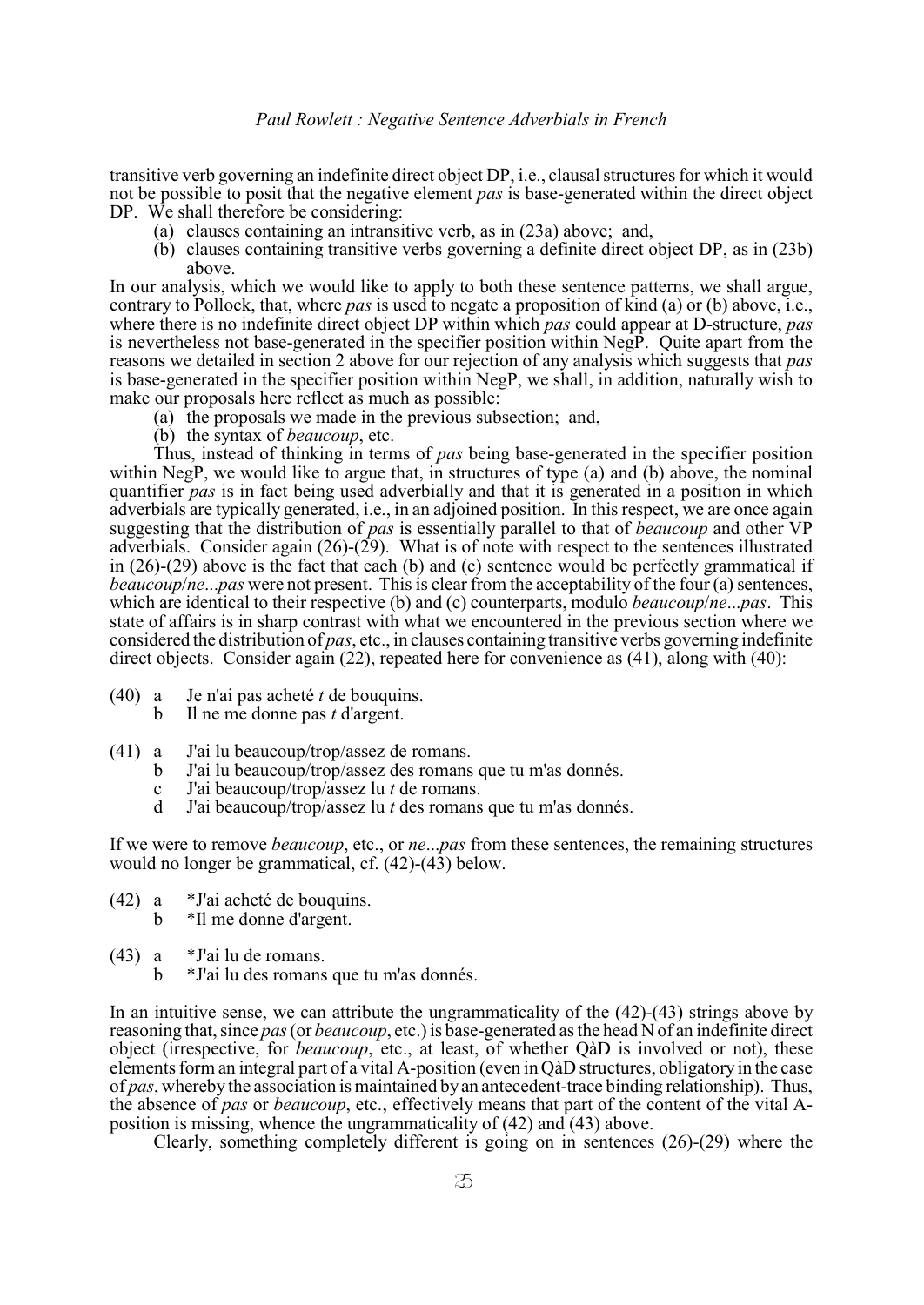presence or absence of *pas* and *beaucoup*, etc., has no bearing whatsoever on the grammaticality of the sentence. Not surprisingly, the distribution of these elements resembles that of adverbials in this respect, whose presence is only rarely compulsory. The explanation which is usually advanced to account for the fact that the presence of adverbials is usually optional suggests that they typically occupy A-positions, e.g., adjoined positions. What we would like to argue here is ' that, where *pas* and *beaucoup*, etc., appear in clauses where they are not associated with some indefinite direct object DP, they are generated in VP-adjoined positions, as illustrated in (45) below which represents sentence (44).

(44) La petite Elise n'aime pas les monuments de Paris.



Given the account of *pas* which we proposed in the preceding subsection, i.e., Obenauer's (1983; 1984) analysis of VP-quantification in French, it seems reasonable to believe that  $\lceil_{\text{pp}} \text{pas}\rceil$ is adjoined to VP in the sentences under consideration here. In order to be associated with the negative clitic particle *ne* under the Neg node, we suggest that *pas*is subsequently adjoined to TP, then moved to the specifier position within NegP, exactly as in the previous section and as illustrated above in  $(45)$ .

Having provided an analysis of the syntax of *pas* which, we feel, accounts for the data while avoiding some of the problems inherent in other current proposals, we now consider a numbers of issues which we are now in a position to better understand.

#### **4.3 Further thoughts**:

#### **4.3.1 Functional specifiers revisited**:

The reader will remember, in section 2.1 above, that we noted that there seemed to be a generalisation to be made with respect to the specifier position within maximal functional projections. We formalised this generalisation as stipulation (14), repeated here for convenience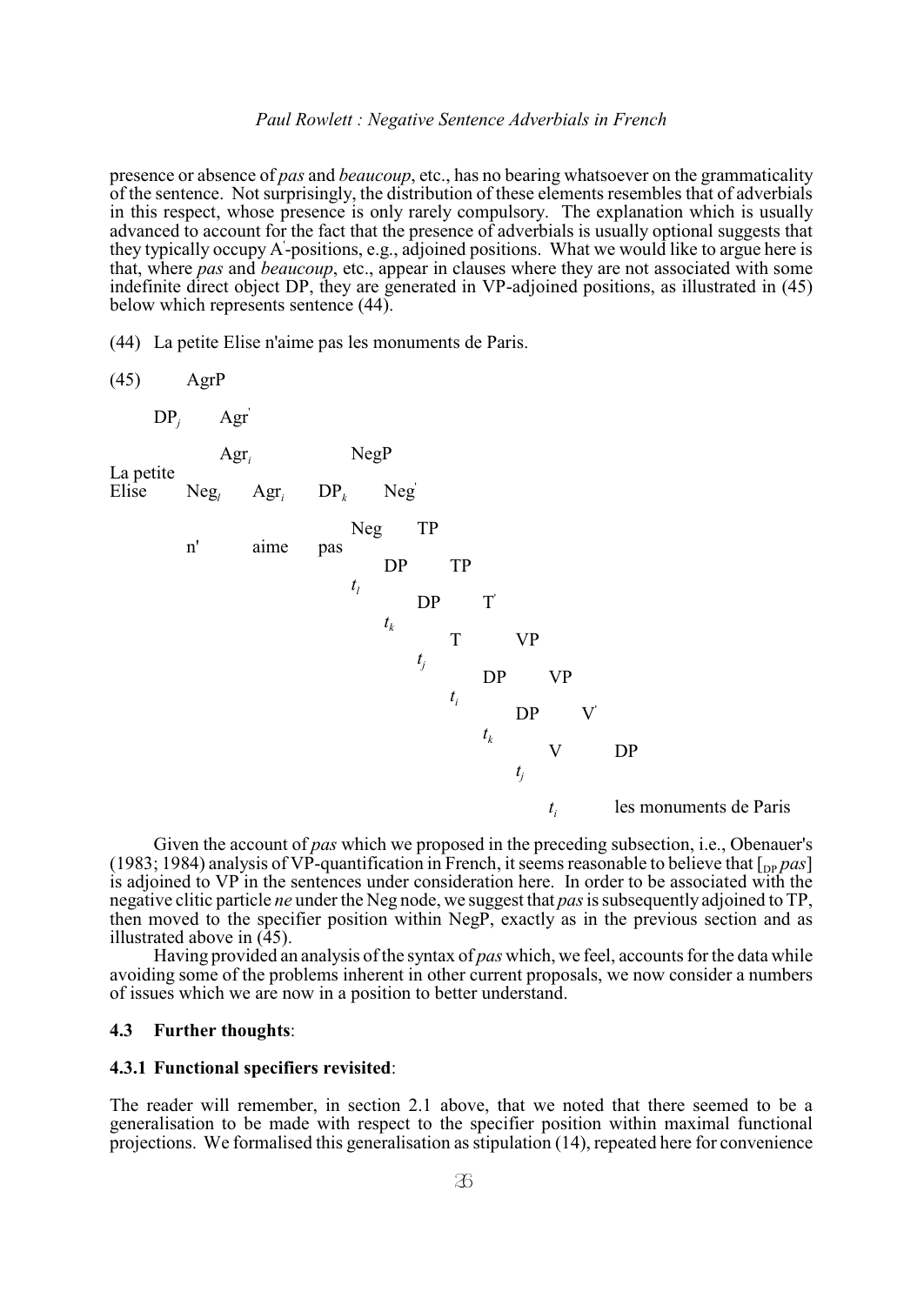as (46). This allowed us to argue against Pollock's proposed analysis of *pas* as the D-structure specifier of the functional constituent *ne* under the Neg node.

(46) *Functional specifiers*<br>If:  $X^0 \neq [\pm N, \pm N]$ If:  $X^0 \neq [\pm N, \pm V],$ <br>then:  $SneeX = e$  at D  $SpecX = e$  at D-structure.

In section 2.1, we were, however, unable to explain the generalisation which (14/46) represents. We are now in a position to offer a possible explanation<sup>27</sup>. This will depend crucially on the categorial analysis we have made of the element *pas* and will lead us to reconsider (14/46). As a nominal, heading its own NP projection, itself the complement of a D, *pas* will need to be licensed in some way. Within  $\overrightarrow{GB}$ , nominals minimally require a  $\Theta$ -rôle and Case. Ignoring the issue of Case for the moment, we can exclude *pas* from being base-generated in the specifier position of NegP for the simple reason that it cannot be assigned a  $\Theta$ -rôle in that position. It is widely recognised that functional heads (Neg in this case) cannot combine with their complements (TP in this case) to assign a composite  $\Theta$ -rôle to their specifier position (via Neg' under sisterhood). Thus, if *pas* were base-generated in the specifier position within NegP, it could not be assigned a  $\Theta$ -rôle. The desirable consequence of this analysis is that generalisation (14/46), which we resorted to in section 2.1 above but for which we had no explanation, does not need to be stated at all. It is not the case that the specifier position within a maximal functional projection is characteristically empty at D-structure; rather, nominals are prevented from being base-generated in this position since they would not be assigned a  $\Theta$ -rôle there. Of course, this does nothing to prevent  $\left[$ <sub>DP</sub> pas] from being moved to the specifier position within NegP from its base-generated position.

As for the issue of the  $\Theta$ -rôle assigned to *pas* when it is base-generated in a VP-adjoined position, we can assume that a (secondary) `adverbial'  $\Theta$ -rôle can be assigned to a nominal in a suitable adverbial position, e.g., the VP-adjoined position. In effect, we are suggesting that *pas* is assigned a  $\Theta$ -rôle under these circumstances in much the same way as *a lot* is assigned one in (47) below:

(47) a Bob likes Brian a lot. b John runs a lot.

# **4.3.2 Distributional asymmetries**:

The attentive reader may have become somewhat sceptical in the light of our attempts to analyse *pas* in parallel fashion to *beaucoup*, etc. She will perhaps have noted certain distributional asymmetries between indefinite DPs containing *beaucoup*, etc., on the one hand, and those containing *pas*, on the other. In particular, although our analysis accounts for the facts:

- (a) that both types of indefinite DP appear in direct object position;
- (b) that neither type of indefinite DP appears in `prepositional object' position; and,
- (c) that QàD is effectively compulsory when *pas* is involved,

we have made no mention of the fact that indefinite DPs containing *beaucoup*, etc. can appear in subject position while those containing *pas* cannot, as shown in (48)-(49).

- (48) a *Beaucoup de viande* a été mangée chez Adrian ce soir-là.
	- b Par la même occasion, *trop de vin* a été bu.
	- c *Beaucoup de monde* nous a vus dans un état pitoyable.
- (49) a \**Pas de viande* n'a été mangée chez Adrian ce soir-là.

 $27$  In fact, the following was suggested to us by Chris Lyons to whom we are grateful.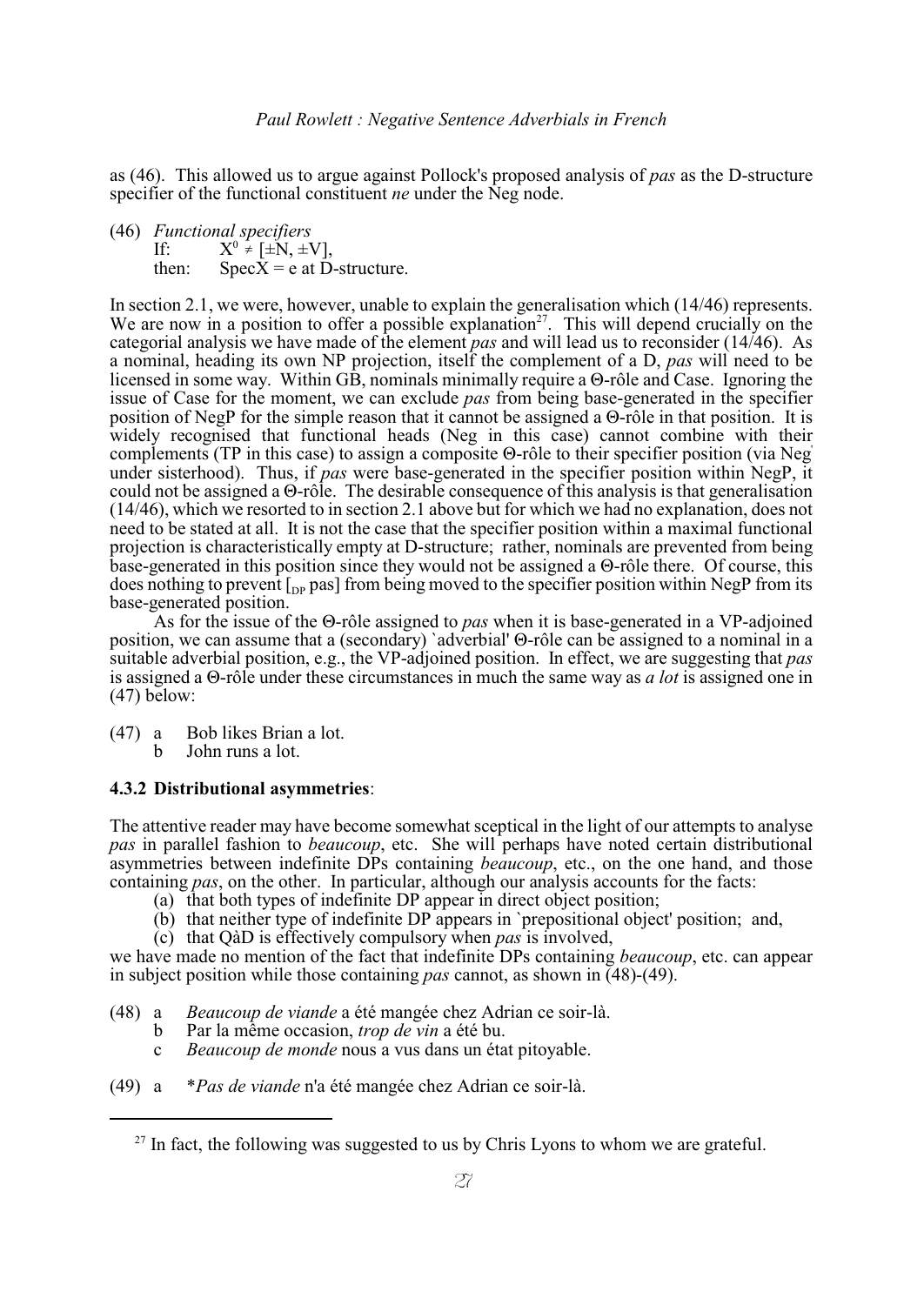- b \**Pas de vin* n'a été bu.
- c \**Pas de monde* ne nous a vu dans un état pitoyable.

The reader will recall that we accounted for the effective compulsory nature of QàD in sentences containing *pas* as a consequence of the fact that *pas* must enter into a specifier-head relationship with *ne*, presumably at S-structure. Thus, in the structures we have considered, the DP of which *pas* is the head N must move up from its D-structure position to occupy the specifier position within NegP. Furthermore, the unacceptability of the strings in  $(48)-(49)$  can also be explained with reference to the need for *pas* to enter in to a specifier-head agreement relationship with *ne*. Unlike objects, a subject (or external argument) is not assigned structural Case in its base position. Hence, it must move up to occupy the specifier position within AgrP where is can be assigned nominative Case as a consequence of its specifier-head agreement relationship with Agr. However, if the subject DP which moves to occupy the specifier position within AgrP is an indefinite DP with *pas* as its ultimate head N, then *pas*, will be located higher in clause structure than the specifier position within NegP. This is because NegP is the complement of Agr, i.e., lower in clause structure than AgrP. Any movement of *pas* from the specifier position within AgrP to the specifier position within NegP (for *pas* to be able to enter into a specifier-head agreement relationship with *ne* under the Neg node) would then be excluded in the way that all demotion movements are excluded, i.e., as an ECP violation.

#### **5.0 Summary**

In this article we attempted to apply the results of work by, for example, Obenauer (1983; 1984) and Battye (1991 in particular), to Pollock's (1989) analysis of sentence negation in French and more recent adaptations by other authors. Pollock's (1989) coverage of negation phenomena in French and English can, we think, be described not unfairly as sketchy to say the least. This is quite understandable given the import of the main aspect of the work, i.e., the presentation of his more articulated theory of the syntactic representation of verbal inflection.

Nevertheless, we have had cause to doubt some of the claims Pollock makes in respect of sentence negation in French. In particular, we have found cause to argue against his claim that the element *pas* is generated in the specifier position within NegP. Our argument was based on a consideration of three factors: (a) the non-trivial generalisation which we tried to make concerning the specifier position within functional projections at D-structure; (b) an analysis of the relationship between *pas* and indefinite direct objects in clauses containing transitive verbs and of how this relationship cannot be adequately accounted for if *pas* is generated above VP; and, (c) a general concern for our theory of grammar to be as restrained as possible and a more specific desire to limit, subject to relevant empirical considerations, the number of positions within the clause in which adverbials can be generated.

We went on to show that an alternative account of *pas*, based on work by Obenauer on `quantification at a distance' and work by Battye on `nominal quantifiers', not only manages to be empirically adequate but also avoids the problems we highlighted with respect to Pollock's (1989) original account.

We demonstrated that *pas* should be analysed as being generated in a lower position in clause structure than Pollock had envisaged. We showed that, as one of Battye's (1989) nominal quantifiers, *pas* is base-generated either:

- (a) as the ultimate head N of the NP complement of an empty D, i.e., in the case of an indefinite direct object; or,
- (b) as a DP in its own right (with adverbial function) adjoined to VP.

In both cases, we have suggested that *pas* must move up to occupy, at S-structure, the specifier position with NegP, where it can enter into a specifier-head agreement relationship with the negative clitic *ne* under the Neg node.

We did not address the issues surrounding those other elements in French which are usually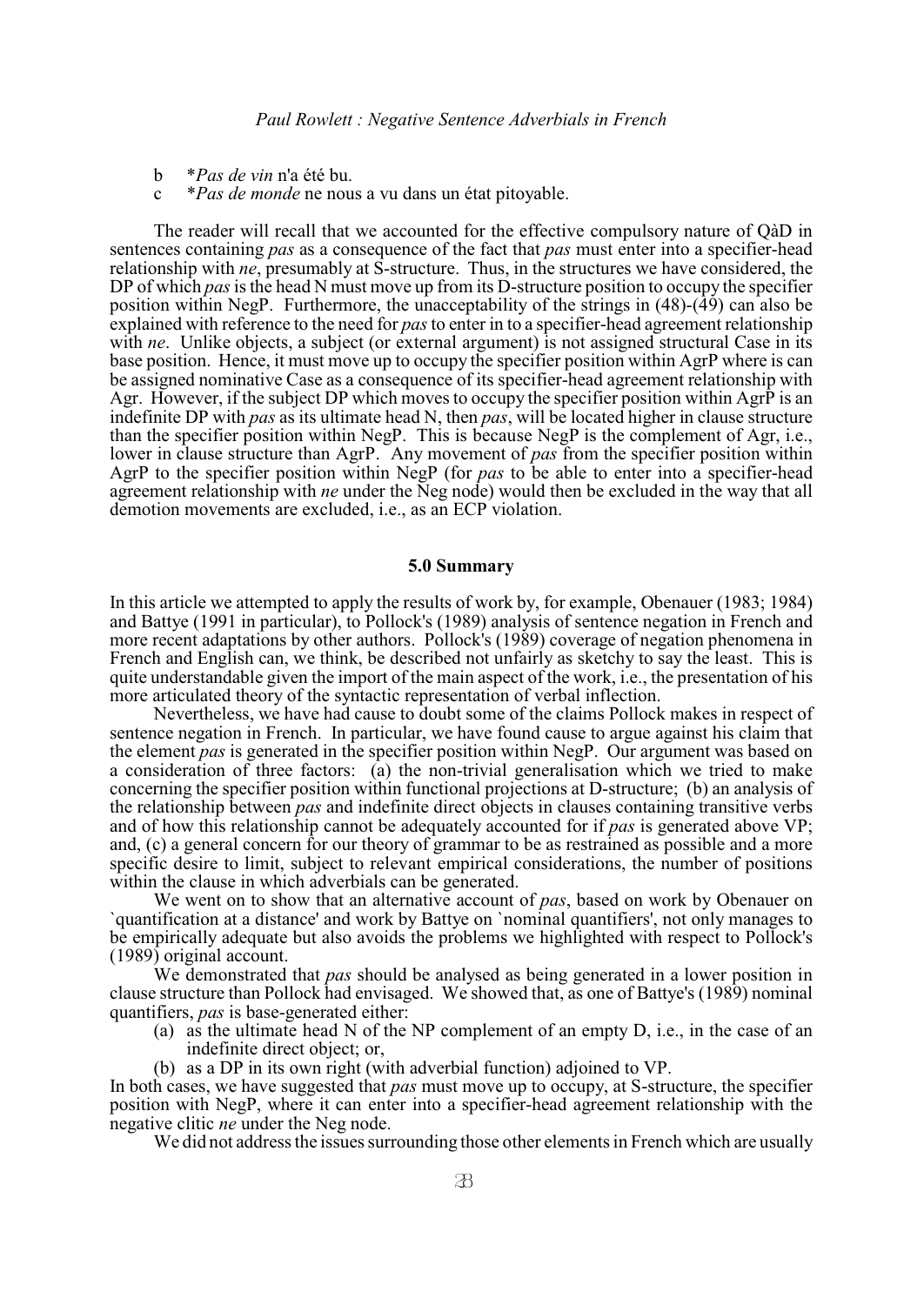associated with the negative clitic particle *ne*, which we leave for the time being on the research agenda.

*Author's address: Department of Modern Languages, University of Salford, Salford, M5 4WT, United Kingdom. Tel: (061) 745 5000* x*4131 Fax: (061) 745 5335 e-mail: ML155@uk.ac.salf.b P.Rowlett@uk.ac.salf.b*

\* Some of this material was presented to the 20th Romance Linguistics Seminar, Trinity Hall, Cambridge, 3/4 January 1992, to the Staff-Postgraduate Seminar, Department of Language and Linguistic Science, University of York, 23 January 1992, to the 18th Incontro di grammatica generativa, University of Ferrara, Italy, 27-29 February 1992 and to the First Postgraduate Linguistics Conference, University of Manchester, 14 March 1992.

This article has benefited greatly from audience questions and comments, and from conversations with Chris Lyons and especially with Adrian Battye who also read through and commented on earlier drafts. We thank all these people for their help. All errors are our own.

#### **References**

Abney, S. (1987). The English Noun Phrase in its Sentential Aspect. Unpublished PhD dissertation, MIT

Baker, M. (1988). Incorporation. A Theory of Grammatical Function Changing. Chicago: University of Chicago Press

Battye, AC. (1989). Aspects of Quantification in French in its Regional and Diachronic Varieties. Draft ms., University of York

Battye, AC. (1991). Partitive and pseudo-partitive revisited: reflections on the status of `de' in French. Journal of French Language Studies, 1: 21-43

Belletti, A. (1990). Generalized Verb Movement. Turin: Rosenberg & Sellier

Chomsky, N. (1955). The Logical Structure of Linguistic Theory. New York: Plenum (1975)

Chomsky, N. (1974). The Amherst Lectures. Unpublished lecture notes distributed by Documents Linguistiques, University of Paris VII

Chomsky, N. (1981). Lectures on Government and Binding. Dordrecht: Foris Publications

Chomsky, N. (1986a). Knowledge of Language. New York: Praeger Press

Chomsky, N. (1986b). Barriers. Cambridge, Mass.: MIT Press

Emonds, JE. (1976). A Transformational Approach to English Syntax. New York: Academic Press

Haegeman, L. (1991). Introduction to Government & Binding Theory. Oxford: Basil Blackwell

Harris, M. (1978). The Evolution of French Syntax: A Comparative Approach. London: Longman

Jackendoff, R. (1977). X-bar Syntax: A Study of Phrase Structure. Cambridge, Mass.: MIT Press

Kayne, RS. (1975). French Syntax: The Transformational Cycle. Cambridge, Mass.: MIT Press